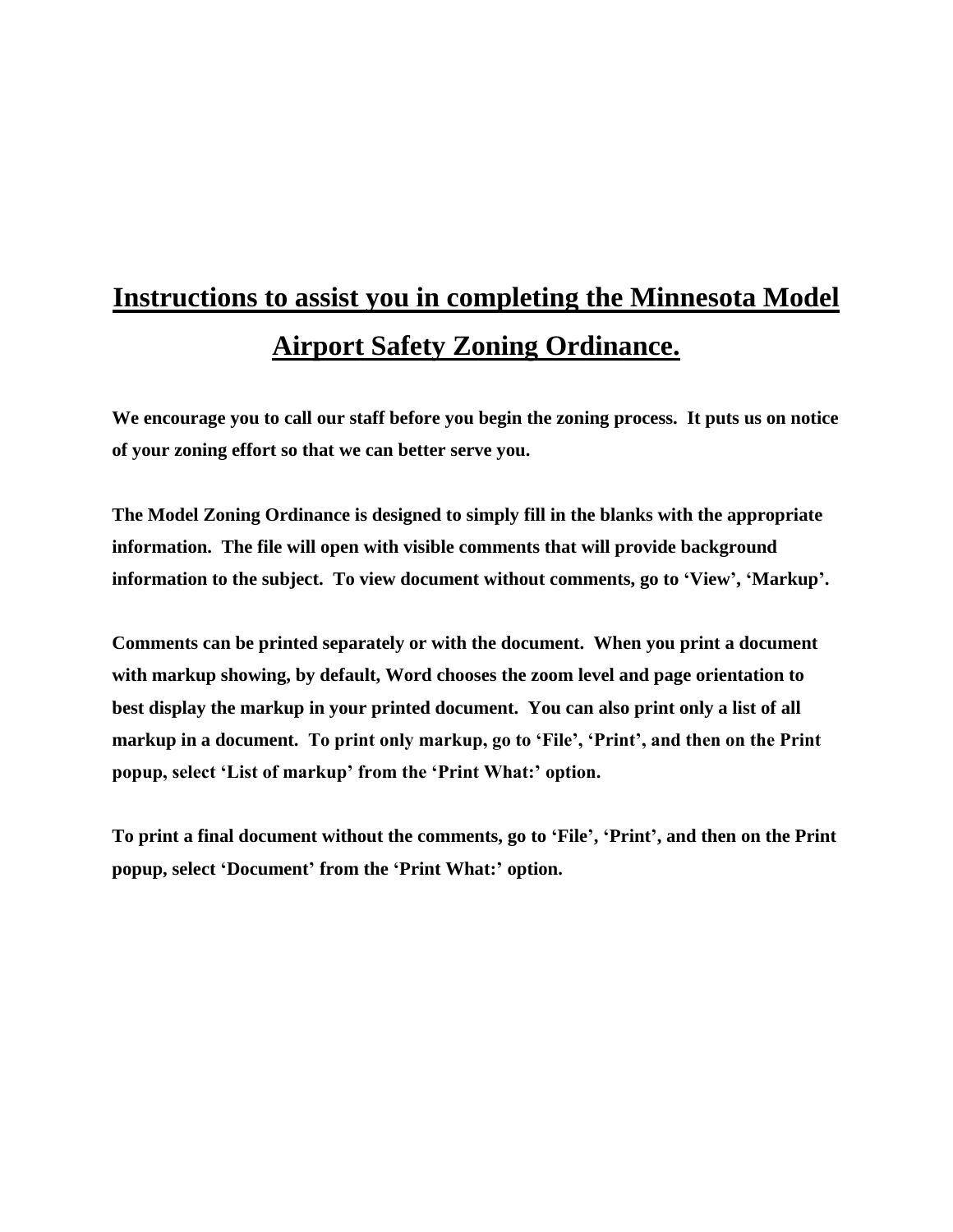# **AIRPORT SAFETY ZONING ORDINANCE**

## **FOR**

(replace blank with the name of your airport) **AIRPORT**

Provide Adoption Date

## THIS ORDINANCE AMENDS AND REPLACES

(replace blank with the previous ordinance name and date)

Provide Ordinance Number, if one exists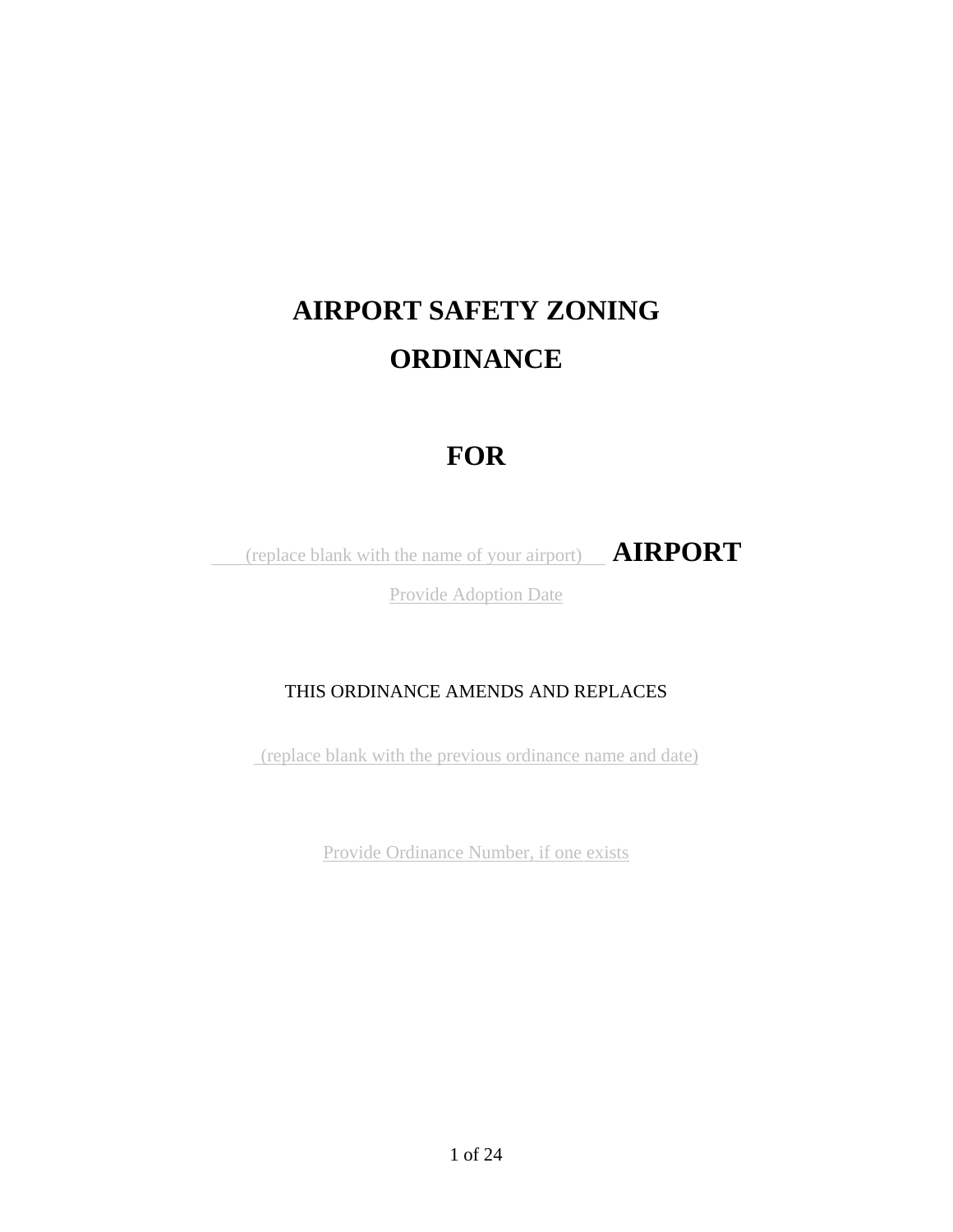## **Table of Contents**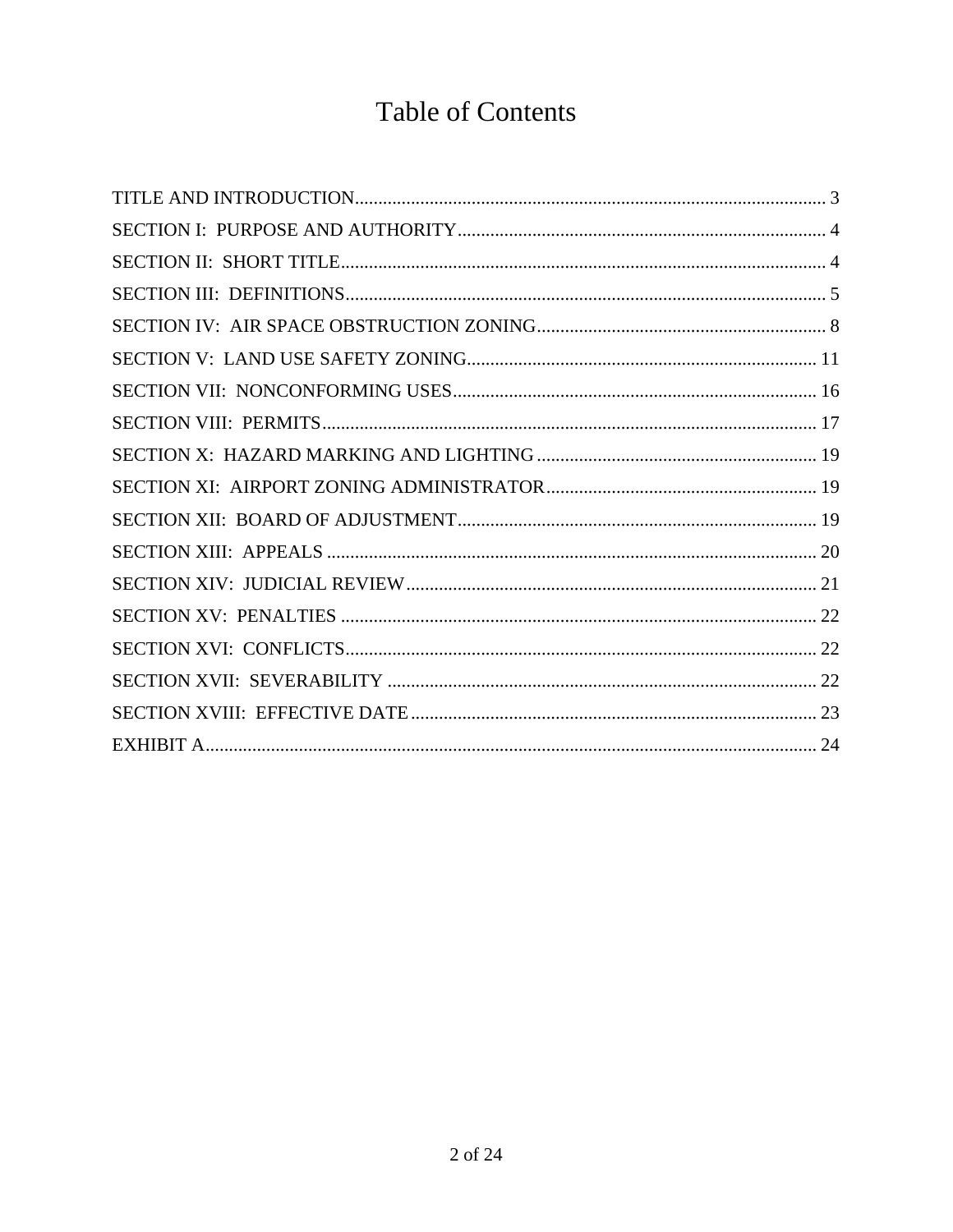## **TITLE AND INTRODUCTION**

<span id="page-3-0"></span>(replace with airport name) **AIRPORT ZONING ORDINANCE** 

(replace with zoning board name) JOINT AIRPORT ZONING BOARD

AN ORDINANCE REGULATING AND RESTRICTING THE HEIGHT OF STRUCTURES AND OBJECTS OF NATURAL GROWTH, AND OTHERWISE REGULATING THE USE OF PROPERTY, IN THE VICINITY OF THE (replace with airport name) AIRPORT BY CREATING THE APPROPRIATE ZONES AND ESTABLISHING THE BOUNDARIES THEREOF; PROVIDING FOR CHANGES IN THE RESTRICTIONS AND BOUNDARIES OF SUCH ZONES; DEFINING CERTAIN TERMS USED HEREIN; REFERRING TO THE (replace with airport name) AIRPORT ZONING MAP WHICH IS INCORPORATED IN AND MADE A PART OF THIS ORDINANCE; PROVIDING FOR ENFORCEMENT; ESTABLISHING A BOARD OF ADJUSTMENT; AND IMPOSING PENALTIES.

IT IS HEREBY ORDAINED BY THE (replace with zoning board name) JOINT AIRPORT ZONING BOARD PURSUANT TO THE AUTHORITY CONFERRED BY MINNESOTA STATUTES SECTION 360.061 THROUGH 360.074, AS FOLLOWS: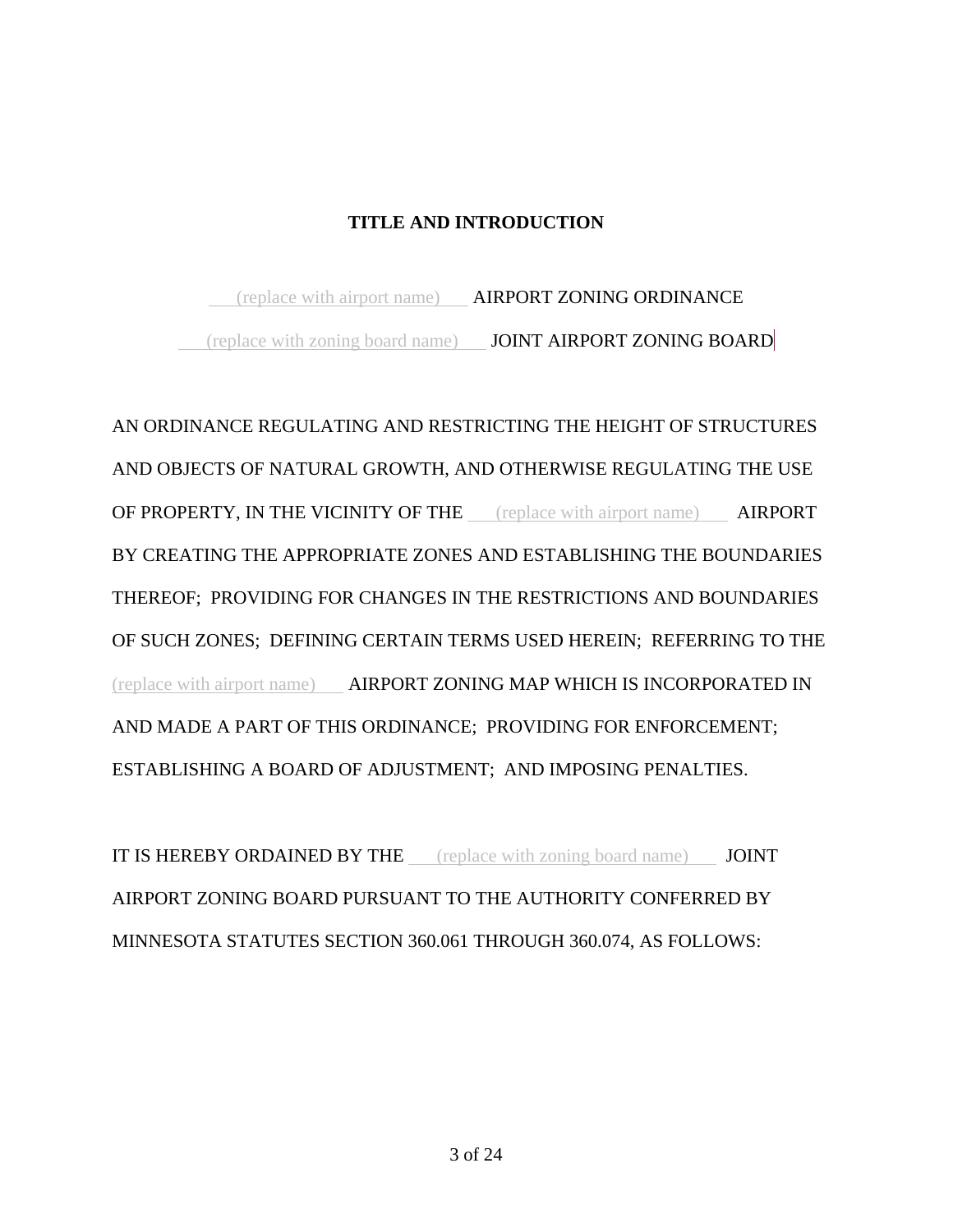## <span id="page-4-0"></span>**SECTION I: PURPOSE AND AUTHORITY**

The (replace with zoning board name) Joint Airport Zoning Board, created and established by joint action of the City Council (replace with airport owner name), the **Board of Commissioners of** (replace with appropriate County name) **County, and the Town Board of** (replace with appropriate Township name) **Township**, (list all political jurisdictions involved) pursuant to the provisions and authority of Minnesota Statutes Section 360.063, hereby finds and declares that:

- A. An airport hazard endangers the lives and property of users of the (replace with airport name) Airport, and property or occupants of land in its vicinity; and also if of the obstructive type, in effect reduces the size of the area available for the landing, takeoff, and maneuvering of aircraft, thus tending to destroy or impair the utility of said Airport and the public investment therein.
- B. The creation or establishment of an airport hazard is a public nuisance and an injury to the region served by the (replace with airport name) Airport.
- C. For the protection of the public health, safety, order, convenience, prosperity, and general welfare, and for the promotion of the most appropriate use of land, it is necessary to prevent the creation or establishment of airport hazards.
- D. The prevention of these airport hazards should be accomplished, to the extent legally possible, by the exercise of the police power without compensation.
- E. The prevention of the creation or establishment of airport hazards, and the elimination, removal, alteration, mitigation, or marking and lighting of existing airport hazards are public purposes for which political subdivisions may raise and expend public funds.
- F. The <u>Community Community Airport is an essential public facility that serves an</u> important public transportation role and provides a public good.

## <span id="page-4-1"></span>**SECTION II: SHORT TITLE**

This Ordinance shall be known as the " (replace with airport name) Airport Zoning Ordinance." Those sections of land affected by this Ordinance are indicated in Exhibit "A", which is attached to this Ordinance.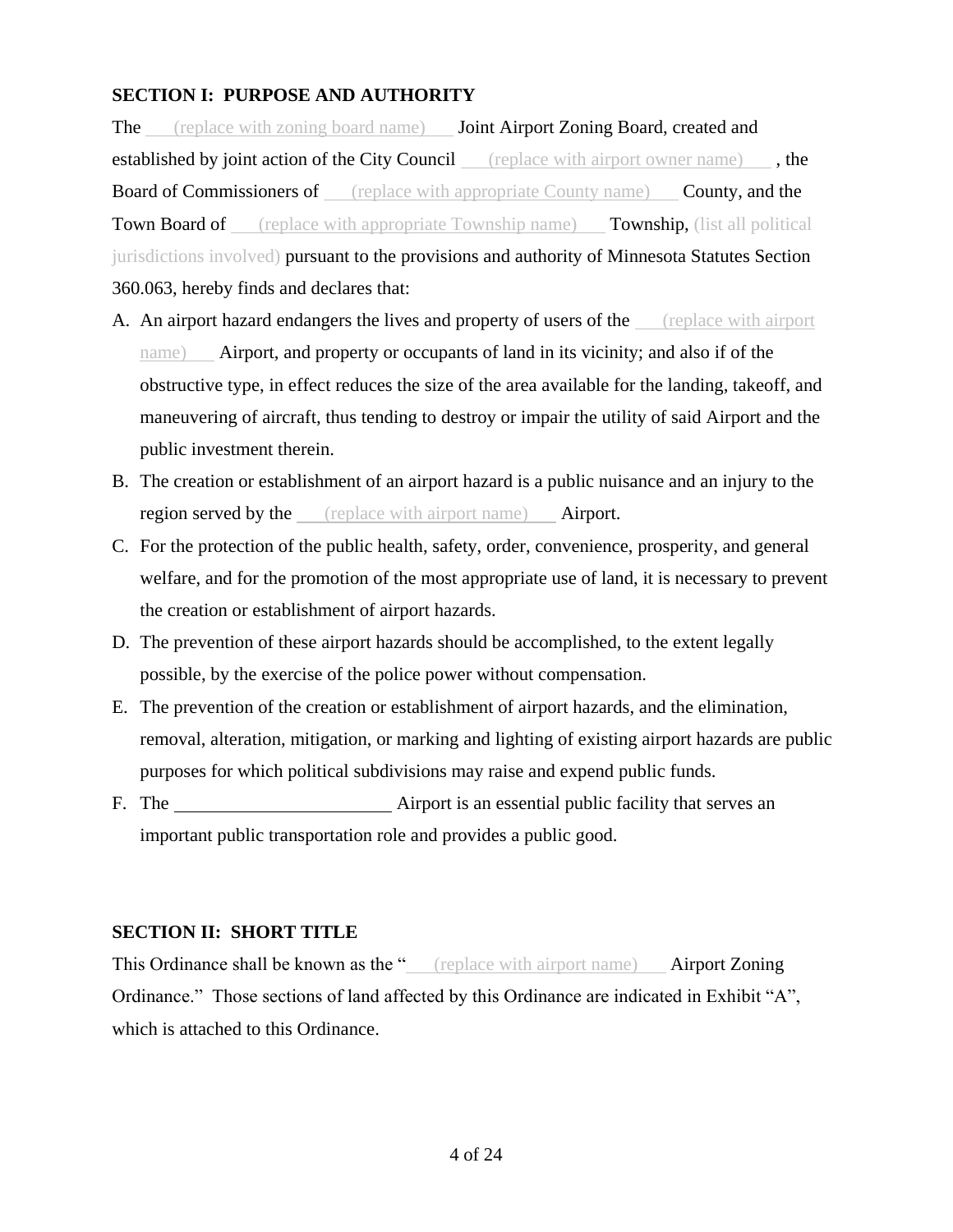#### <span id="page-5-0"></span>**SECTION III: DEFINITIONS**

As used in this Ordinance, unless the context otherwise requires:

"*AIRPORT*" means the (replace with airport name) Airport located in (add short legal description).

"*AIRPORT ELEVATION*" means the established elevation of the highest point on the usable landing area which elevation is established to be (replace with a number) feet above mean sea level.

"*AIRPORT HAZARD"* means any structure, tree, or use of land which obstructs the air space required for, or is otherwise hazardous to, the flight of aircraft in landing or taking off at the airport; and any use of land which is hazardous to persons or property because of its proximity to the airport.

"*COMMISSIONER*" means the Commissioner of the Minnesota Department of Transportation. *"CONFORMING USE"* means any structure, tree, or object of natural growth, or use of land that complies with all the applicable provisions of this Ordinance or any amendment to this ordinance.

"*DWELLING*" means any building or portion thereof designed or used as a residence or sleeping place of one or more persons.

"*ESTABLISHED RESIDENTIAL NEIGHBORHOOD IN A BUILT UP URBAN AREA*" (ERN -

BUUA) means an area which, if it existed on or before January 1, 1978 shall be considered a conforming use that shall not be prohibited except as provided below in SECTION V B 5, EXEMPTIONS - ESTABLISHED RESIDENTIAL NEIGHBORHOODS.

"*HEIGHT*," for the purpose of determining the height limits in all zones set forth in this Ordinance and shown on the zoning map, the datum shall be mean sea level elevation unless otherwise specified.

"*LANDING AREA*" means the area of the airport used for the landing, taking off, or taxiing of aircraft.

"*LOW DENSITY RESIDENTIAL STRUCTURE*" means a single-family or two-family home. "*LOW DENSITY RESIDENTIAL LOT*" means a single lot located in an area which is zoned for single-family or two-family residences and in which the predominant land use is such type of residences.

"*NONCONFORMING USE*" means any pre-existing structure, tree, natural growth, or land use which is inconsistent with the provisions of this Ordinance or an amendment hereto.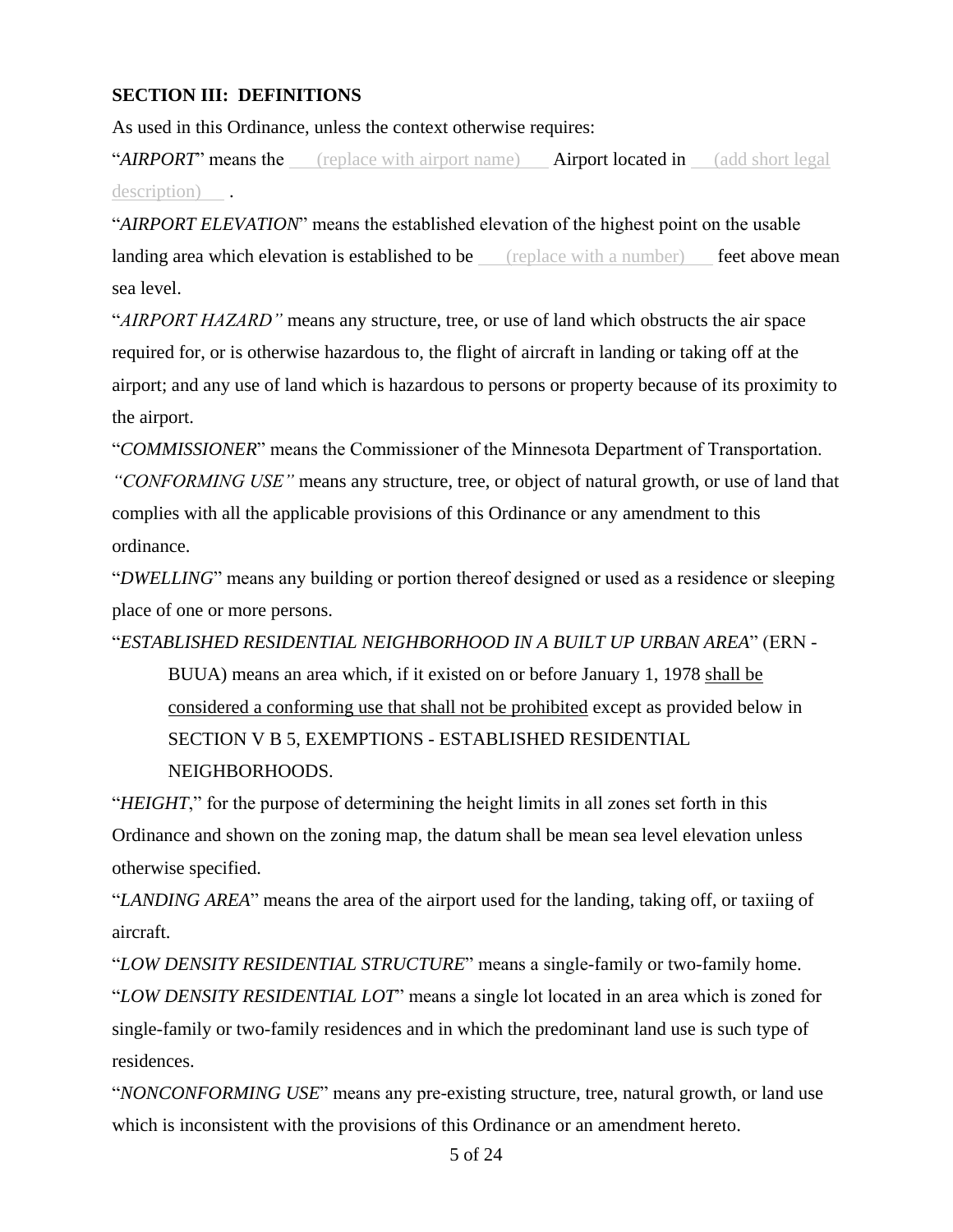"*NONPRECISION INSTRUMENT RUNWAY*" means a runway having an existing or planned straight-in instrument approach procedure utilizing air navigation facilities with only horizontal guidance, and for which no precision approach facilities are planned or indicated on an approved planning document.

*"OTHER THAN UTILITY RUNWAY"* means a runway that is constructed for and intended to be used by jet aircraft or aircraft of more than 12,500 pounds maximum gross weight; or is 4,900 feet or more in length.

"*PERSON*" means an individual, firm, partnership, corporation, company, association, joint stock association, or body politic, and includes a trustee, receiver, assignee, administrator, executor, guardian, or other representative.

"*PLANNED*," as used in this Ordinance, refers only to those proposed future airport developments that are so indicated on a planning document having the approval of the Federal Aviation Administration, Minnesota Department of Transportation Office of Aeronautics, and (replace with airport owner name) .

"*PRECISION INSTRUMENT RUNWAY*" means a runway having an existing instrument approach procedure utilizing an Instrument Landing System (ILS), a Microwave Landing System (MLS), or a Precision Approach Radar (PAR), a Transponder Landing System (TLS), or a satellite-based system capable of operating to the same level of precision guidance provided by the other included systems. Also, a runway for which a precision instrument approach system is planned and is so indicated on an approved planning document.

*RUNWAY*" means any existing or planned paved surface or turf covered area of the airport which is specifically designated and used or planned to be used for the landing and/or taking off of aircraft.

*SLOPE*" means an incline from the horizontal expressed in an arithmetic ratio of horizontal magnitude to vertical magnitude.



Slope  $= 3:1 = 3$  feet horizontal to 1 foot vertical

"*STRUCTURE*" means an object constructed or installed by man, including, but without limitations, buildings, towers, smokestacks, earth formations, and overhead transmission lines. "*TRAVERSE WAYS*," for the purpose of determining height limits as set forth in this Ordinance, shall be increased in height by 17 feet for interstate highways; 15 feet for all other public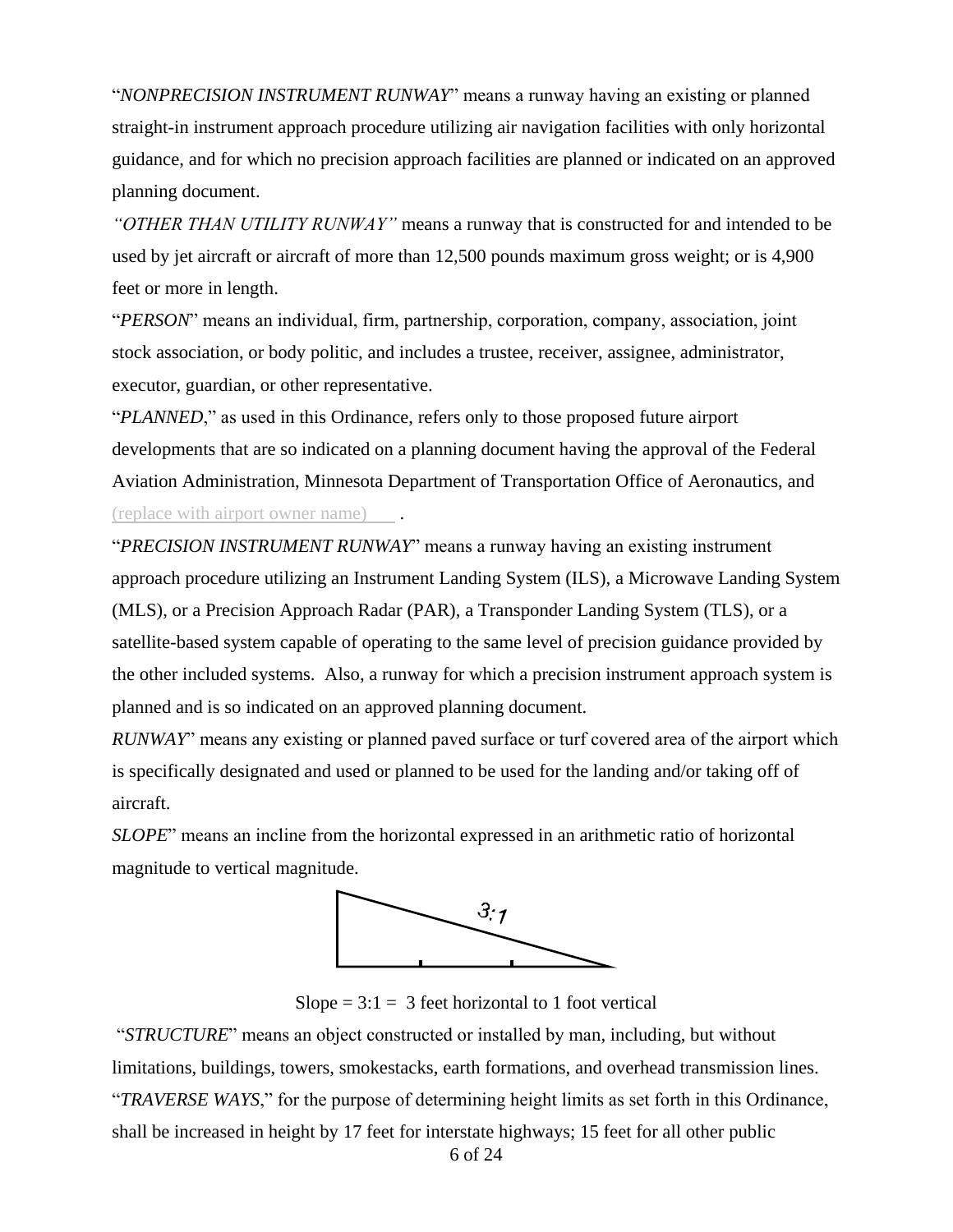roadways; 10 feet or the height of the highest mobile object that would normally traverse the road, whichever is greater, for private roads; 23 feet for railroads; and for waterways and all other traverse ways not previously mentioned, an amount equal to the height of the highest mobile object that would normally traverse it.

"*TREE*" means any object of natural growth.

"*UTILITY RUNWAY*" means a runway that is constructed for, and intended to be used by propeller-driven aircraft of 12,500 pounds maximum gross weight and less; and is less than 4,900 feet in length.

"*VISUAL RUNWAY*" means a runway intended solely for the operation of aircraft using visual approach procedures, with no straight-in instrument approach procedure and no instrument designation indicated on an approved planning document.

"*WATER SURFACES*" for the purpose of this ordinance, shall have the same meaning as land for the establishment of protected zones.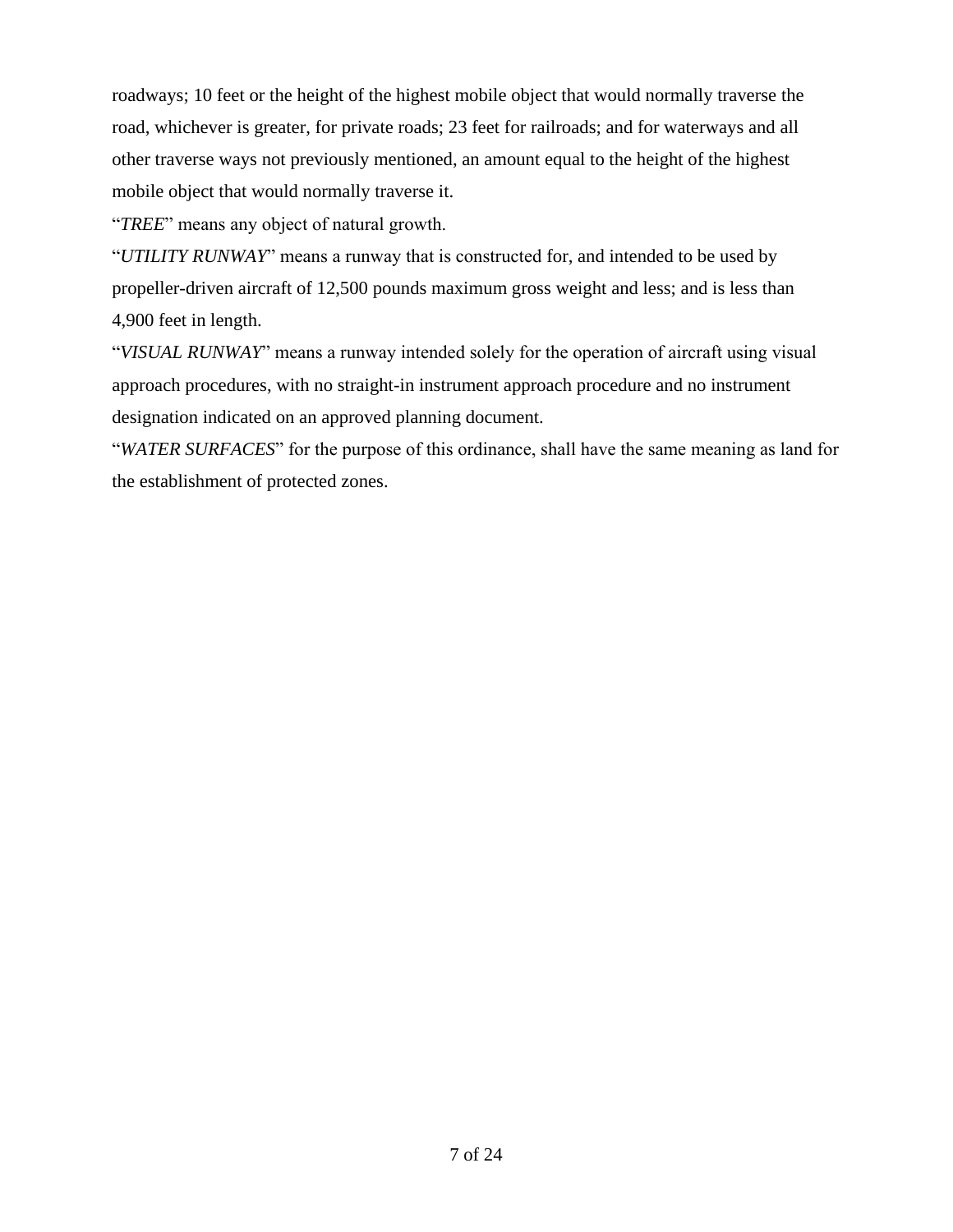## <span id="page-8-0"></span>**SECTION IV: AIR SPACE OBSTRUCTION ZONING**

- A. AIR SPACE ZONES: In order to carry out the purpose of this Ordinance, as set forth above, the following air space zones are hereby established: Primary Zone, Horizontal Zone, Conical Zone, Approach Zone, Precision Instrument Approach Zone, and Transitional Zone, and whose locations and dimensions are as follows:
	- 1. PRIMARY ZONE: All that land which lies directly under an imaginary primary surface longitudinally centered on a runway and:
		- a. Extending 200 feet beyond each end of Runway (replace with the number designation of all runways having a specially prepared hard surface or planned hard surface).
		- b. Coinciding with each end of Runway *(replace with the number designation of all*) other runways) .

The elevation of any point on the primary surface is the same as the elevation of the nearest point on the runway centerline.

The width of the primary surface is:

- c. 1000 feet for Runway (replace with the number designation of all runways with an existing or planned precision instrument approach and/or all runways with a nonprecision instrument approach having visibility minimums as low as three-fourths of a statute mile).
- **d.** 500 feet for Runway (replace with the number designation of all other runways with an existing or planned non-precision instrument approach, or runways other than utility with a visual approach) .
- e. 250 feet for Runway (replace with the number designation of all other existing or planned visual utility runways) .
- 2. HORIZONTAL ZONE: All that land which lies directly under an imaginary horizontal surface 150 feet above the established airport elevation, or a height of  $\Box$  (replace with the airport elevation plus  $150$ ) feet above mean sea level, the perimeter of which is constructed by swinging arcs of specified radii from the center of each end of the primary surface of each runway and connecting the adjacent arcs by lines tangent to those arcs. The radius of each arc is:
	- **a.** 10,000 feet for **Runway** (replace with the number designation of all runways with an existing or planned precision instrument approach and/or all runways with a non-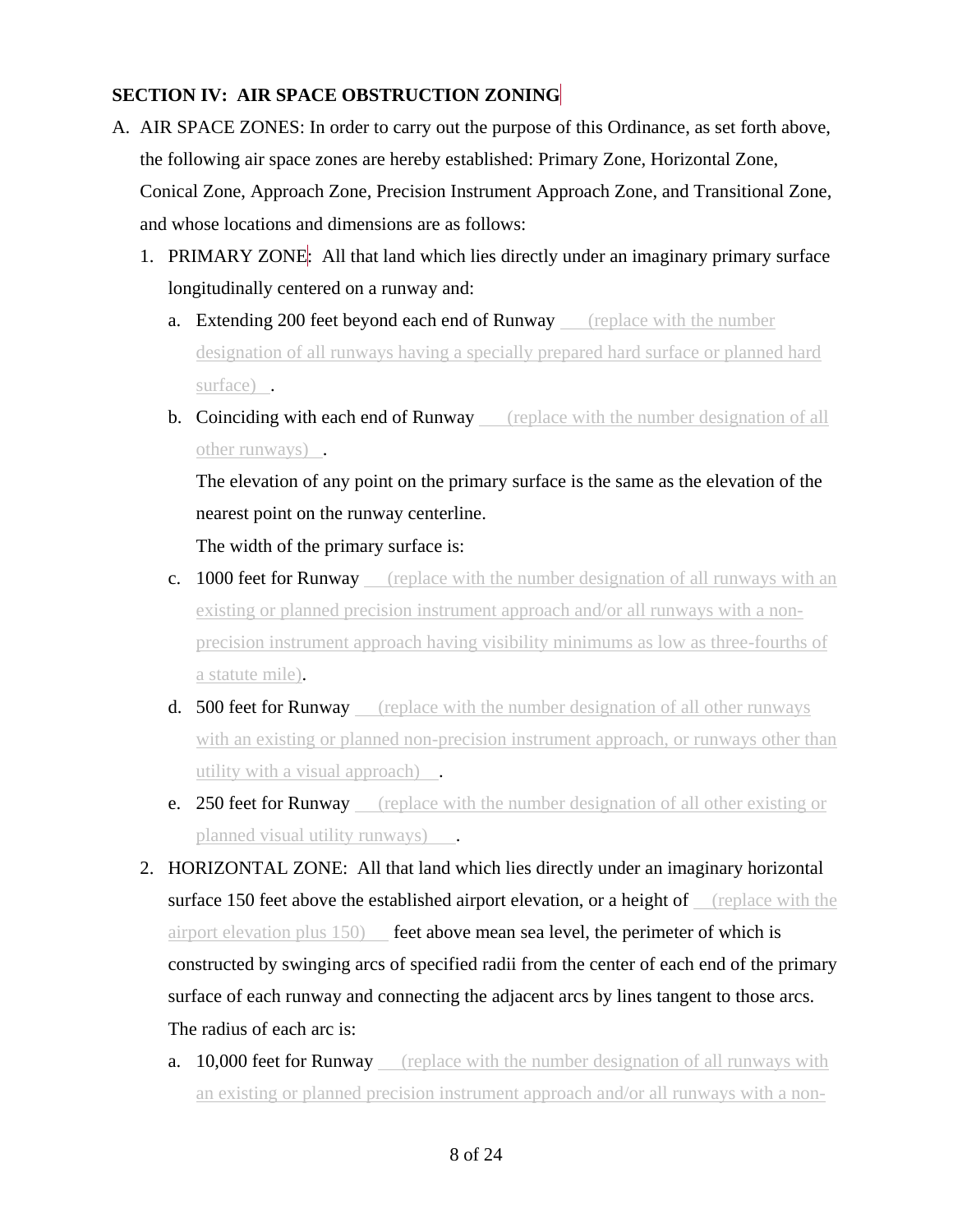precision instrument approach having visibility minimums as low as three-fourths of a statute mile) .

**b.** 5000 feet for Runway (replace with the number designation of all other existing or planned runways .

When a 5000-foot arc is encompassed by tangents connecting two adjacent 10,000-foot arcs, the 5000-foot arc shall be disregarded in the construction of the perimeter of the horizontal surface.

- 3. CONICAL ZONE: All that land which lies directly under an imaginary conical surface extending upward and outward from the periphery of the horizontal surface at a slope of 20:1 for a horizontal distance of 4,000 feet as measured outward from the periphery of the horizontal surface.
- 4. APPROACH ZONE: All that land which lies directly under an imaginary approach surface longitudinally centered on the extended centerline at each end of a runway. The inner edge of the approach surface is at the same width and elevation as, and coincides with, the end of the primary surface. The approach surface inclines upward and outward at a slope of:
	- **a. 34:1 for Runway** (replace with the number designation of all runways with an existing or planned non-precision instrument approach, other than utility.
	- **b.** 20:1 for Runway (replace with the number designation of all existing or planned visual utility runways); or non-precision utility runways.

The approach surface expands uniformly to a width of:

- c. 4,000 feet for Runway (replace with the number designation of all other than utility runways with an existing or planned non-precision instrument approach having visibility minimums as low as three-fourths of a statute mile) at a distance of 10,000 feet, then continues at the same rate of divergence for an additional 4,000 feet to the periphery of the conical surface.
- d. 3,500 feet for Runway (replace with the number designation of all other than utility runways with an existing or planned non-precision instrument approach having visibility minimums greater than three-fourths of a statute mile) **at a distance of** 10,000 feet, then continues at the same rate of divergence to the periphery of the conical surface.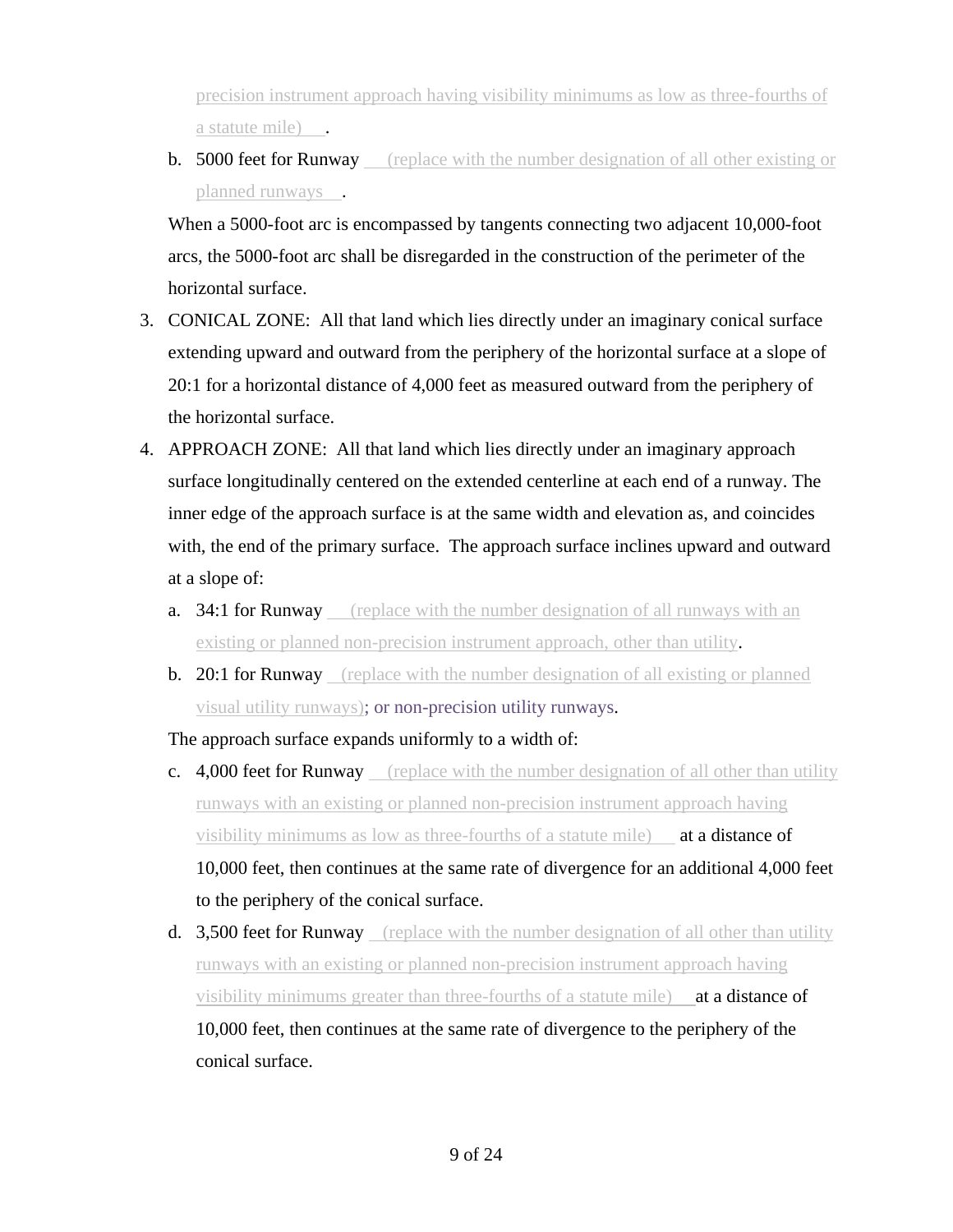- e. 2,000 feet for Runway (replace with the number designation of all utility runways existing or planned with a non-precision approach) at a distance of 5,000 feet, then continues at the same rate of divergence to the periphery of the conical surface.
- **f.** 1,500 feet for Runway (replace with the number designation of all other than utility runways existing or planned with a visual approach) **at a distance of 5,000 feet,** then continues at the same rate of divergence to the periphery of the conical surface.
- g. 1,250 feet for Runway (replace with the number designation of all existing or planned visual utility runways) at a distance of 5,000 feet, then continues at the same rate of divergence to the periphery of the conical surface.
- 5. PRECISION INSTRUMENT APPROACH ZONE: All that land which lies directly under an imaginary precision instrument approach surface longitudinally centered on the extended centerline at each end of Runway (replace with the number designation of all existing or planned runways with a precision approach), a precision instrument runway. The inner edge of the precision instrument approach surface is at the same width and elevation as, and coincides with, the end of the primary surface. The precision instrument approach surface inclines upward and outward at a slope of 50:1 for a horizontal distance of 10,000 feet expanding uniformly to a width of 4,000 feet, then continues upward and outward for an additional horizontal distance of 40,000 feet at a slope of 40:1, expanding uniformly to an ultimate width of 16,000 feet.
- 6. TRANSITIONAL ZONE: All that land which lies directly under an imaginary surface extending upward and outward at right angles to the runway centerline and centerline extended at a slope of 7:1 from the sides of the primary surfaces and from the sides of the approach surfaces until they intersect the horizontal surface or the conical surface. Transitional surfaces for those portions of the precision instrument approach surface which project through and beyond the limits of the conical surface, extend a distance of 5,000 feet measured horizontally from the edge of the precision instrument approach surface and at right angles to the extended precision instrument runway centerline.
- B. HEIGHT RESTRICTIONS: Except as otherwise provided in this Ordinance, and except as necessary and incidental to airport operations, no structure or tree shall be constructed, altered, maintained, or allowed to grow in any air space zone created in SECTION IV A so as to project above any of the imaginary air space surfaces described in said SECTION IV A hereof. Where an area is covered by more than one height limitation, the more restrictive limitation shall prevail.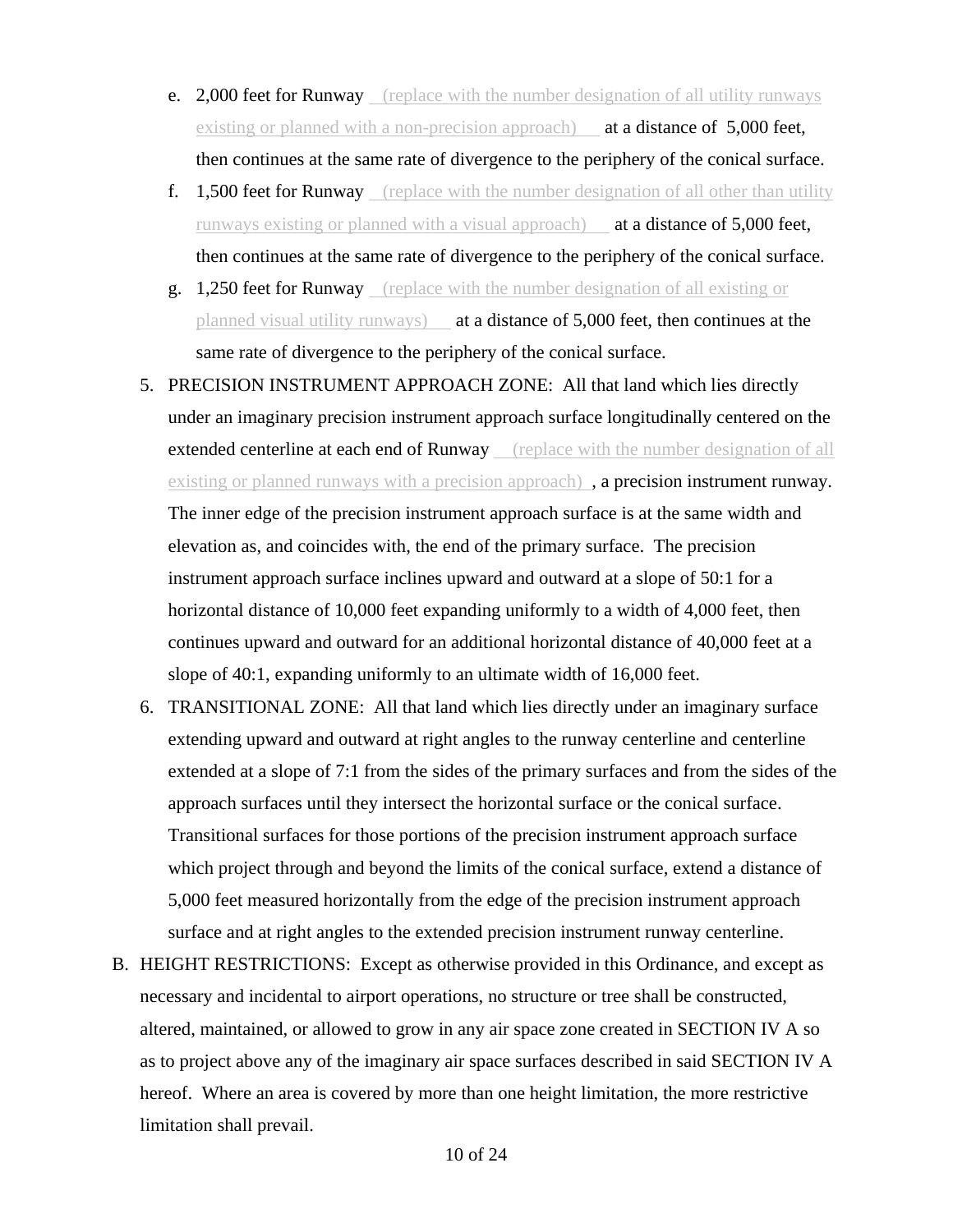C. BOUNDARY LIMITATIONS: The air space obstruction height zoning restrictions set forth in this section shall apply for a distance not to exceed one and one half miles beyond the perimeter of the airport boundary and in that portion of an airport hazard area under the approach zone for a distance not exceeding two miles from the airport boundary.

## <span id="page-11-0"></span>**SECTION V: LAND USE SAFETY ZONING**

- A. SAFETY ZONE BOUNDARIES: In order to carry out the purpose of this Ordinance, as set forth above, to restrict those uses which may be hazardous to the operational safety of aircraft operating to and from the (replace with airport name) Airport, and, furthermore, to limit population and building density in the runway approach areas, thereby creating sufficient open space to protect life and property in case of an accident, there are hereby created and established the following land use safety zones:
	- 1. SAFETY ZONE A: All land in that portion of the approach zones of a runway, as defined in SECTION IV A hereof, which extends outward from the end of the primary surface a distance equal to two-thirds of the planned length of the runway, which distance shall be:
		- **a.** (replace with a number  $2/3$ 's the length of the runway) **feet for Runway** (replace with the number designations of the primary runway) .
		- **b.** (replace with a number  $2/3$ 's the length of the runway) **feet for Runway** (replace with the number designations of the secondary runway) .
		- c. Continue similar statements until all planned or existing runways are included.
	- 2. SAFETY ZONE B: All land in that portion of the approach zones of a runway, as defined in SECTION IV A hereof, which extends outward from Safety Zone A a distance equal to one-third of the planned length of the runway, which distance shall be:
		- **a.** (replace with a number  $1/3$  the length of the runway) **feet for Runway** (replace) with the number designations of the primary runway).
		- **b.** (replace with a number  $1/3$  the length of the runway) **feet for Runway** (replace with the number designations of the secondary runway).
		- c. Continue similar statements until all planned or existing runways are included.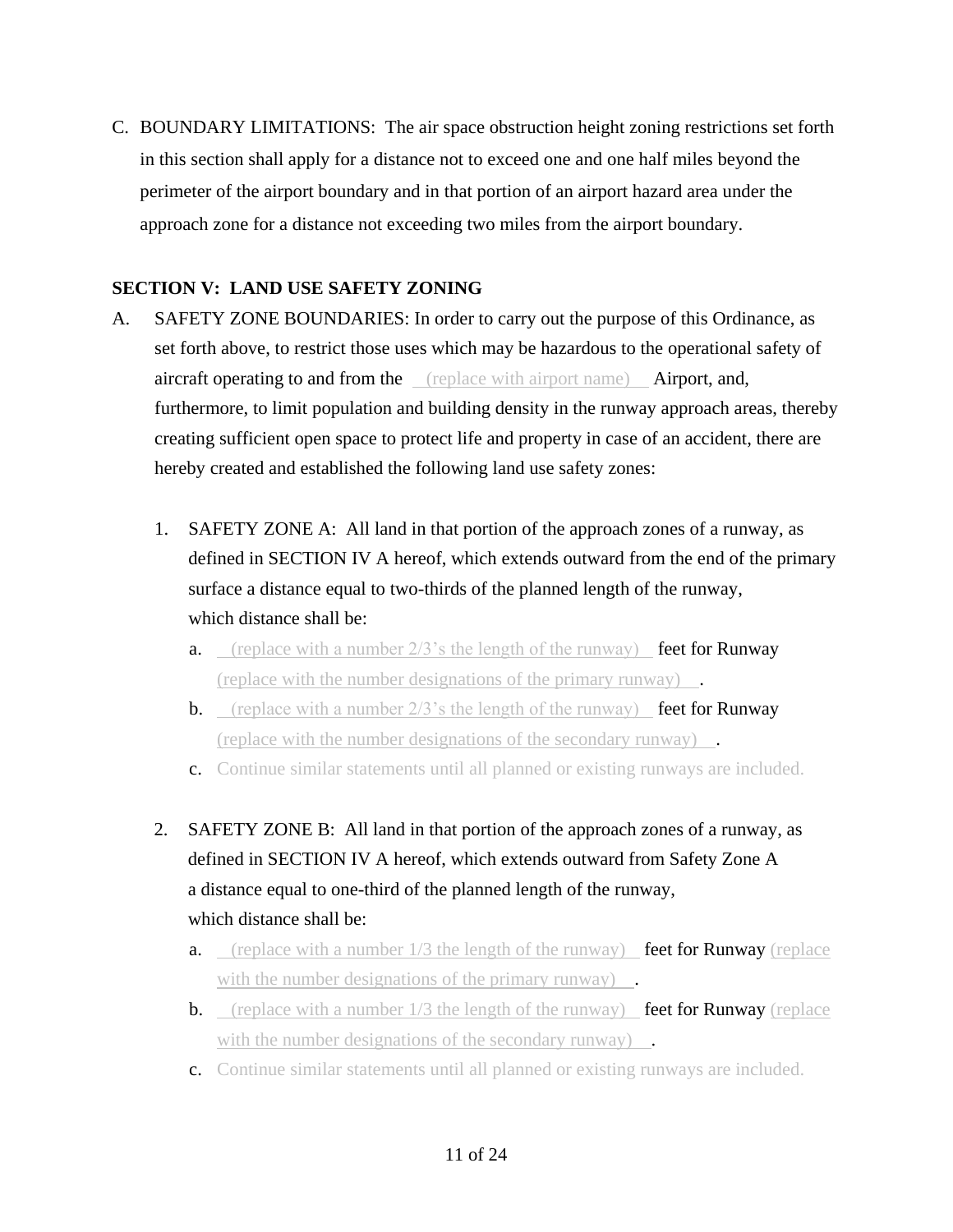3. SAFETY ZONE C: All land which is enclosed within the perimeter of the horizontal zone, as defined in SUBSECTION IV A hereof, and which is not included in Safety Zone A or Safety Zone B.

## 4. EXCEPTIONS – ESTABLISHED RESIDENTIAL NEIGHBORHOODS:

The following described lands are designated as Established Residential Neighborhoods in Built-Up Urban Areas. Land uses which were in existence in these areas on January 1, 1978, are exempt from the USE RESTRICTIONS of SECTIONS V B 2 and V B 3 below, and are subject to the provisions of SECTION V B 5 below.

(Describe the properties by additions, subdivisions, government lots, metes and bounds, or other legal description, and list them under the runway approach in which they are located.)

| Runway |                  |                       |              |                   |             |
|--------|------------------|-----------------------|--------------|-------------------|-------------|
|        | <b>Parcel ID</b> | <b>Street Address</b> | <b>Acres</b> | <b>Year Built</b> | <b>Note</b> |
|        |                  |                       |              |                   |             |
|        |                  |                       |              |                   |             |
|        |                  |                       |              |                   |             |
|        |                  |                       |              |                   |             |
|        |                  |                       |              |                   |             |
|        |                  |                       |              |                   |             |

EXCEPTIONS – ISOLATED, LOW DENSITY RESIDENTIAL BUILDING LOTS AND LOW DENSITY RESIDENTIAL STRUCTURES: The following properties in the aforesaid Established Residential Neighborhoods are hereby designated as either isolated, low-density residential building lots, or low-density residential structures. A low-density residential structure shall mean a single-family or twofamily home, and an isolated, low-density residential building lot shall mean a single lot located in an area which is zoned for single-family or two-family residences and in which the prominent land use is such type of residence. These low-density uses which were in existence on January 1, 1978, are subject to special provisions set forth in SECTION V B 5, EXEMPTIONS, below: (List the appropriate aforesaid properties under the runway approach in which they are located.)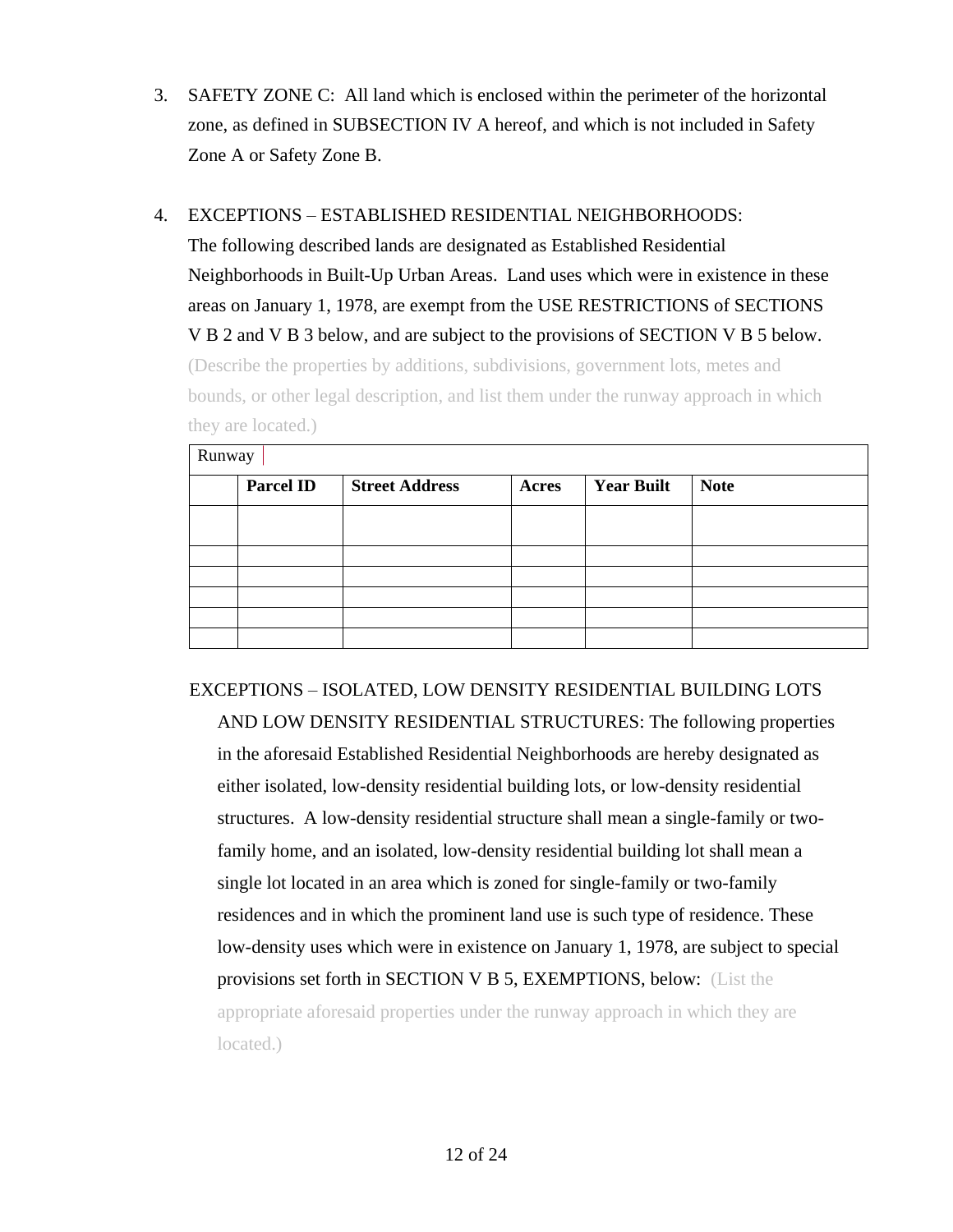| Runway |                  |                       |              |                   |             |
|--------|------------------|-----------------------|--------------|-------------------|-------------|
|        | <b>Parcel ID</b> | <b>Street Address</b> | <b>Acres</b> | <b>Year Built</b> | <b>Note</b> |
|        |                  |                       |              |                   |             |
|        |                  |                       |              |                   |             |
|        |                  |                       |              |                   |             |
|        |                  |                       |              |                   |             |
|        |                  |                       |              |                   |             |
|        |                  |                       |              |                   |             |

#### B. USE RESTRICTIONS:

- 1. GENERAL: Subject at all times to the height restrictions set forth in SECTION IV B, no use shall be made of any land in any of the safety zones defined in SECTION V A which creates or causes interference with the operations of radio or electronic facilities on the airport or with radio or electronic communications between the airport and aircraft, make it difficult for pilots to distinguish between airport lights and other lights, results in glare in the eyes of pilots using the airport, impairs visibility in the vicinity of the airport, or otherwise endangers the landing, taking off, or maneuvering of aircraft.
- 2. ZONE A: Subject at all times to the height restrictions set forth in Subsection IV B and to the general restrictions contained in Subsection V B 1, areas designated as Zone A shall contain no buildings, temporary structures, exposed transmission lines, or other similar above-ground land use structural hazards, and shall be restricted to those uses which will not create, attract, or bring together an assembly of persons thereon. Permitted uses may include, but are not limited to, such uses as agriculture (seasonal crops), horticulture, animal husbandry, raising of livestock, wildlife habitat, light outdoor recreation (nonspectator), cemeteries, and automobile parking.
- 3. ZONE B: Subject at all times to the height restrictions set forth in Subsection IV B, and to the general restrictions contained in Subsection V B 1, areas designated as Zone B shall be restricted in use as follows:
	- a. Each use shall be on a site whose area shall not be less than three acres.
	- b. Each use shall not create, attract, or bring together a site population that would exceed 15 times that of the site acreage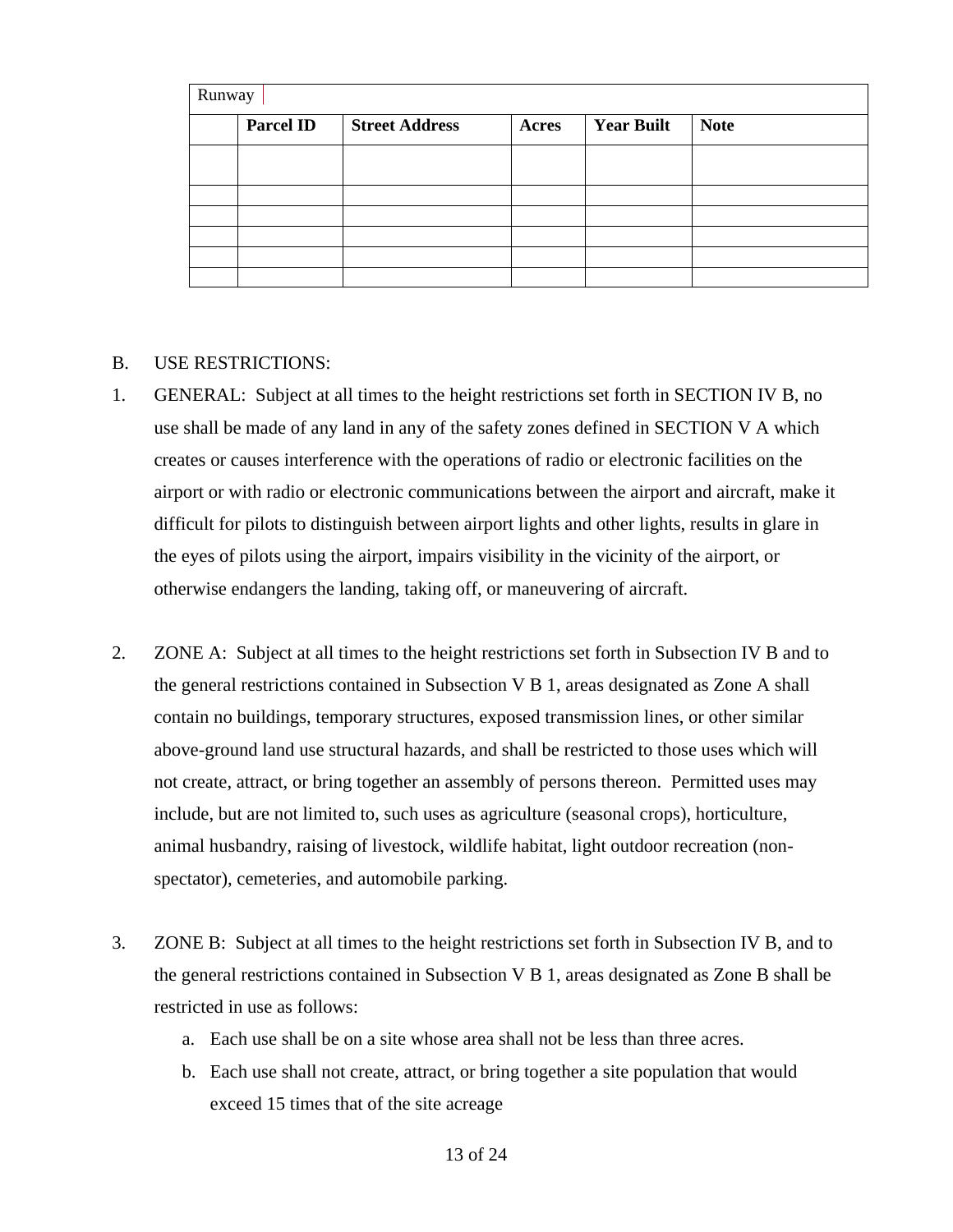- c. Each site shall have no more than one building plot upon which any number of structures may be erected.
- d. A building plot shall be a single, uniform, and non-contrived area, whose shape is uncomplicated and whose area shall not exceed the following minimum ratios with respect to the total site area:

| Site Area<br>at least<br>(Acres) | <b>But Less</b><br>Than<br>(Acres) | Ratio of<br>Site Area to<br>Bldg. Plot Area | <b>Building</b><br>Plot Area<br>(sq. ft.) | Max. Site<br>Population<br>$(15 \text{ persons/Acc})$ |
|----------------------------------|------------------------------------|---------------------------------------------|-------------------------------------------|-------------------------------------------------------|
| 3                                |                                    | 12:1                                        | 10,900                                    | 45                                                    |
|                                  | $\overline{4}$                     | 12:1                                        |                                           |                                                       |
| $\overline{4}$                   |                                    | 10:1                                        | 17,400                                    | 60                                                    |
|                                  | 6                                  | 10:1                                        |                                           |                                                       |
| 6                                |                                    | 8:1                                         | 32,600                                    | 90                                                    |
|                                  | 10                                 | 8:1                                         |                                           |                                                       |
| 10                               |                                    | 6:1                                         | 72,500                                    | 150                                                   |
|                                  | 20                                 | 6:1                                         |                                           |                                                       |
| 20                               | and up                             | 4:1                                         | 218,000                                   | 300                                                   |
|                                  |                                    |                                             |                                           |                                                       |

e. The following uses are specifically prohibited in Zone B: Churches, hospitals, schools, theaters, stadiums, hotels, motels, trailer courts, campgrounds, and other places of frequent public or semi-public assembly.

4. ZONE C: Zone C is subject only to height restrictions set forth in SECTION V B, and to the general restrictions contained in SECTION V B 1.

## 5. EXEMPTIONS – ESTABLISHED RESIDENTIAL NEIGHBORHOODS

a. Land uses which existed as of January 1, 1978, in the Established Residential Neighborhoods set forth in SECTION V A 4 above, and as shown on the zoning map, are subject to the height restrictions of SECTION IV B and the general restrictions of SECTION V B 1. Land uses which come into existence after January 1, 1978, are treated as though they were not in a designated Established Residential Neighborhood and are subject to the Zone A or Zone B restrictions as the case may be.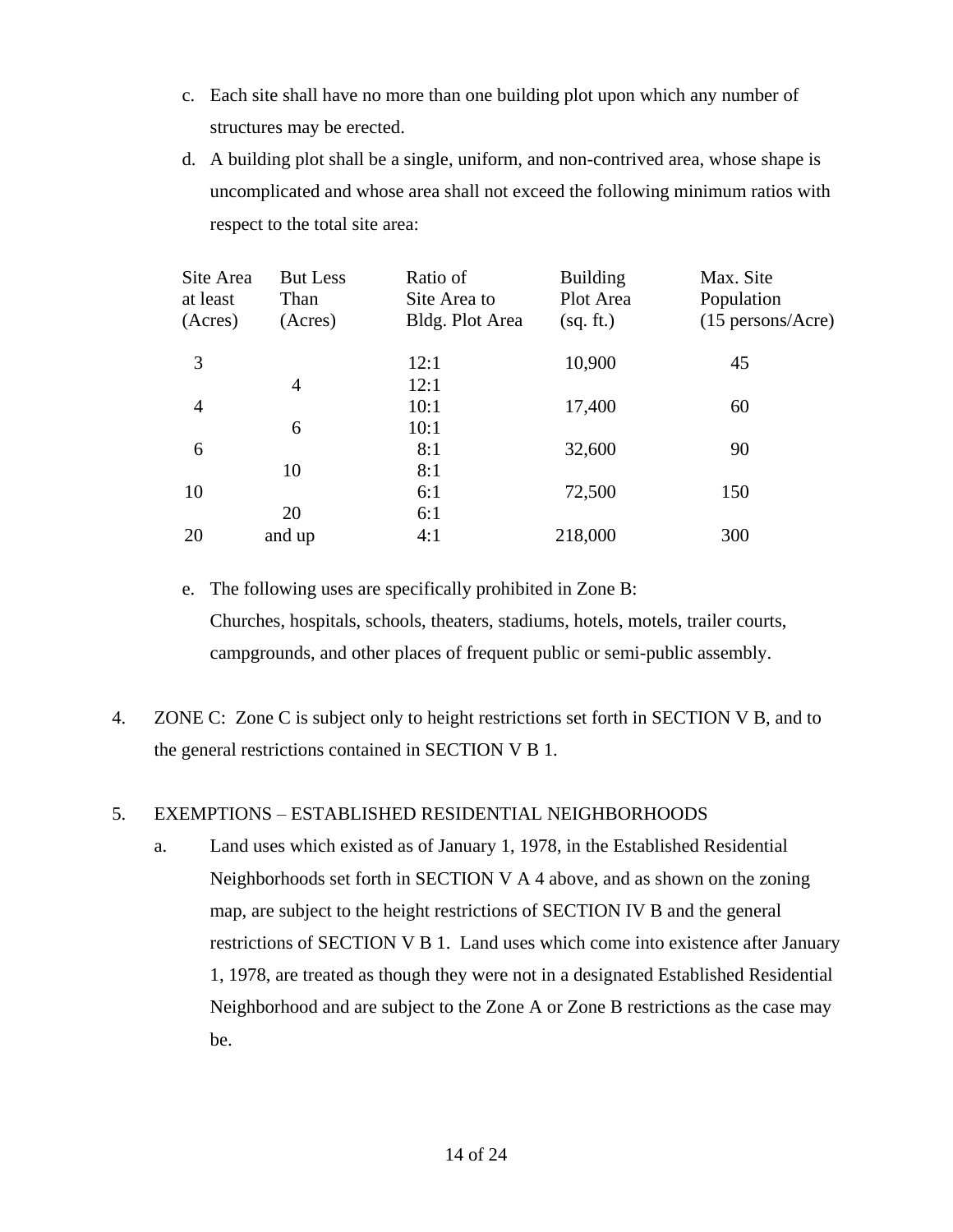- b. Land uses in Established Residential Neighborhoods which violate any of the following restrictions are prohibited as safety hazards and must be acquired, altered or removed at public expense. Those conditions are as follows:
	- (1) The following land uses if they exist in Safety Zones A or B and in an ERN-BUUA are considered by the Commissioner to constitute airport safety hazards so severe, either to persons on the ground or to the air-traveling public, or both, that they must be prohibited under local airport zoning ordinances;
		- (a) Any structure which a person or persons customarily use as a principal residence and which is located entirely inside Safety Zone A within 1000 feet of the end of the primary zone;
		- (b) Any structure which a person or persons customarily use as a principal residence and which is located entirely within Safety Zone A or B and which penetrates an imaginary approach surface as defined by SECTION IV A;
		- (c) Any land use in Safety Zone A or B which violates any of the following standards:
			- (i) the land use must not create or cause interference with the operation of radio or electronic facilities on the airport or with radio or electronic communication between the airport and aircraft;
			- (ii) the land use must not make it difficult for pilots to distinguish between airport lights and other lights;
			- (iii) the land use must not result in glare in the eyes of pilots using the airport or impair visibility in the vicinity of the airport.
		- (d) Any isolated residential building lot zoned for single-family or two-family residences on which any structure, if built, would be prohibited by subparagraphs  $b(1)(a)$ , (b) or (c) above. An "isolated" residential building lot is one located in an area in which the predominant land use is singlefamily or two-family residential structures; and
		- (e) Any other land use which presents, in the opinion of the Commissioner, a material danger to the landing, taking off, or maneuvering of aircraft or to the safety of persons on the ground. In making such a determination, the Commissioner shall consider the following factors: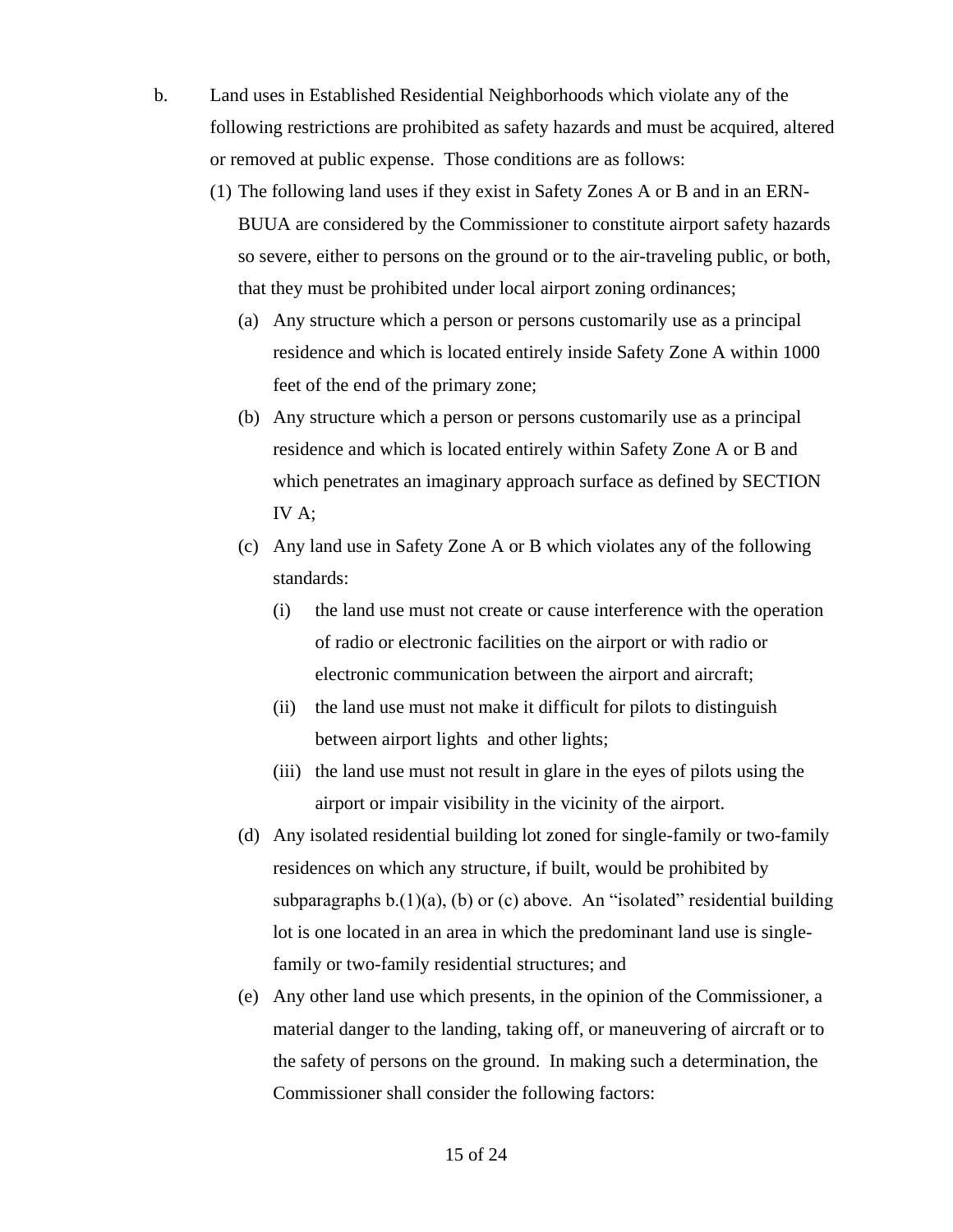- (i) possibility that the land use may contribute to or cause a collision of two or more aircraft or an aircraft and some other object;
- (ii) possibility that the land use may, in case of an aircraft accident, cause an explosion, fire, or the release of harmful or noxious fumes, gases, or substances;
- (iii) tendency of the land use to increase the number of persons that would be injured in case of an aircraft accident;
- (iv) effect of the land use on availability of clear areas for emergency landings;
- (v) flight patterns around the airport, the extent of use of the runway in question, the type of aircraft using the airport, whether the runways are lighted, whether the airport is controlled, and other similar factors.
- C. BOUNDARY LIMITATIONS: The land use zoning restrictions set forth in this section shall apply for a distance not to exceed one mile beyond the perimeter of the airport boundary and in that portion of an airport hazard area under the approach zone for a distance not exceeding two miles from the airport boundary.

## SECTION VI: AIRPORT MAP

The several zones herein established are shown on the <u>contract extends</u> with the airport name) Airport Zoning Map consisting of (replace with a number) sheets, prepared by (replace with the name of the map maker), and dated (replace with a date), attached hereto and made a part hereof, which map, together with such amendments thereto as may from time to time be made, and all notations, references, elevations, data, zone boundaries, and other information thereon, shall be and the same is hereby adopted as part of this Ordinance.

#### <span id="page-16-0"></span>**SECTION VII: NONCONFORMING USES**

Regulations not retroactive. The regulations prescribed by this Ordinance shall not be construed to require the removal, lowering, or other changes or alteration of any structure or tree not conforming to the regulations as of the effective date of this Ordinance, or otherwise interfere with the continuance of any nonconforming use. Nothing herein contained shall require any change in the construction, alteration, or intended use of any structure, the construction or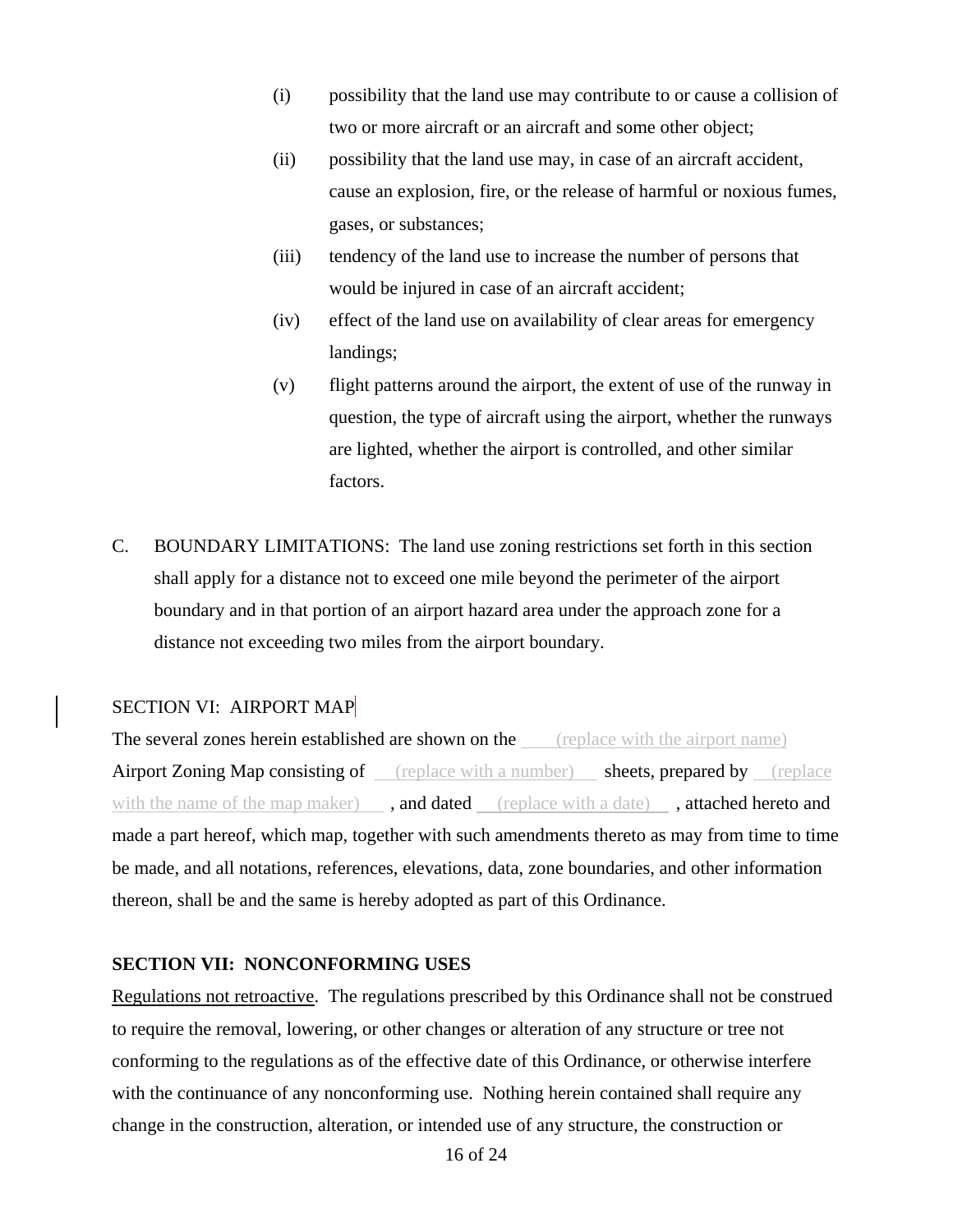alteration of which was begun prior to the effective date of this Ordinance, and is diligently prosecuted and completed within two years thereof.

#### <span id="page-17-0"></span>**SECTION VIII: PERMITS**

- A. FUTURE USES: Except as specifically provided in Paragraphs 1 and 2 hereunder, no material change shall be made in the use of land and no structure shall be erected, altered, or otherwise established in any zone hereby created unless a permit therefore shall have been applied for and granted by the zoning administrator, hereinafter, provided for. Each application for a permit shall indicate the purpose for which the permit is desired, with sufficient particularity to permit it to conform to the regulations herein prescribed. If such determination is in the affirmative, the permit shall be granted.
	- 1. However, a permit for a tree or structure of less than 75 feet of vertical height above the ground shall not be required in the horizontal and conical zones or in any approach and transitional zones beyond a horizontal distance of 4,200 feet from each end of the runway except when such tree or structure, because of terrain, land contour, or topographic features, would extend the height or land use limit prescribed for the respective zone.
	- 2. Nothing contained in this foregoing exception shall be construed as permitting or intending to permit any construction, alteration, or growth of any structure or tree in excess of any of the height limitations established by this ordinance as set forth in SECTION IV and the land use limitations set forth in SECTION V.
- B. EXISTING USES: Before any existing use or structure may be replaced, substantially altered or repaired, or rebuilt within any zone established herein, a permit must be secured authorizing such replacement, change, or repair. No permit shall be granted that would allow the establishment or creation of an airport hazard or permit a nonconforming use, structure, or tree to become a greater hazard to air navigation than it was on the effective date of this Ordinance or any amendments thereto, or than it is when the application for a permit is made. Except as indicated, all applications for such a permit shall be granted.
- C. NONCONFORMING USES ABANDONED OR DESTROYED: Whenever the zoning administrator determines that a nonconforming structure or tree has been abandoned or more than 80% torn down, deteriorated, or decayed, no permit shall be granted that would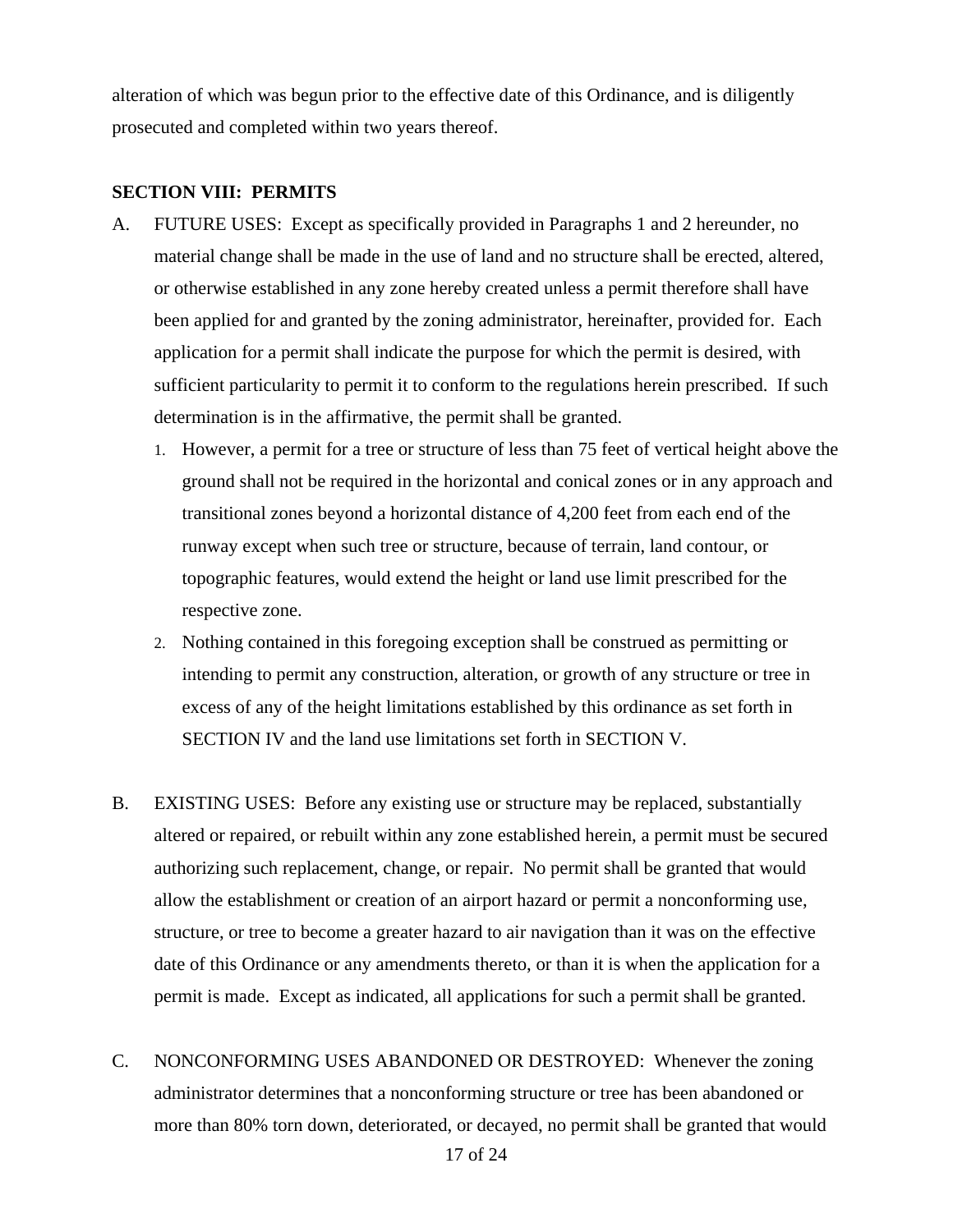allow such structure or tree to exceed the applicable height limit or otherwise deviate from the zoning regulations. Whether application is made for a permit under this paragraph or not, the zoning administrator may order the owner of the abandoned or partially destroyed nonconforming structure, at his own expense, to lower, remove, reconstruct, or equip the same in the manner necessary to conform to the provisions of this Ordinance. In the event the owner of the nonconforming structure shall neglect or refuse to comply with such order for ten days after receipt of written notice of such order, the zoning administrator may, by appropriate legal action, proceed to have the abandoned or partially destroyed nonconforming structure lowered, removed, reconstructed, or equipped and assess the cost and expense thereof against the land on which the structure is or was located. Unless such an assessment is paid within ninety days from the service of notice thereof on the owner of the land, the sum shall bear interest at the rate of eight percent per annum from the date the cost and expense is incurred until paid, and shall be collected in the same manner as are general taxes.

#### **SECTION IX: VARIANCES**

Any person desiring to erect or increase the height of any structure, permit the growth of any tree, or use his property not in accordance with the regulations prescribed in this Ordinance may apply to the Board of Adjustment, hereinafter provided for, for a variance from such regulations. If a person submits an application for a variance by certified mail to the members of the Board and the Board fails to grant or deny the variance within four months after the last member receives the application, the variance shall be deemed to be granted by the Board. When the variance is granted by reason of the failure of the Board to act on the variance, the person receiving the variance shall notify the Board and the Commissioner, by certified mail, that the variance has been granted. The applicant shall include a copy of the original application for the variance with this notice to the Commissioner. The variance shall be effective sixty days after this notice is received by the Commissioner subject to any action taken by the Commissioner pursuant to Minnesota Statutes Section 360.063, Subdivision 6a. Such variances shall be allowed where it is duly found that a literal application or enforcement of the regulations would result in practical difficulty or unnecessary hardship, and relief granted would not be contrary to the public interest but do substantial justice and be in accordance with the spirit of this Ordinance provided any variance so allowed may be subject to any reasonable conditions that the Board or Commissioner may deem necessary to effectuate the purpose of this Ordinance.

The Board of Adjustment may request review of a variance application by the Mn/DOT Airport Zoning Director prior to making a decision. (Advisory text).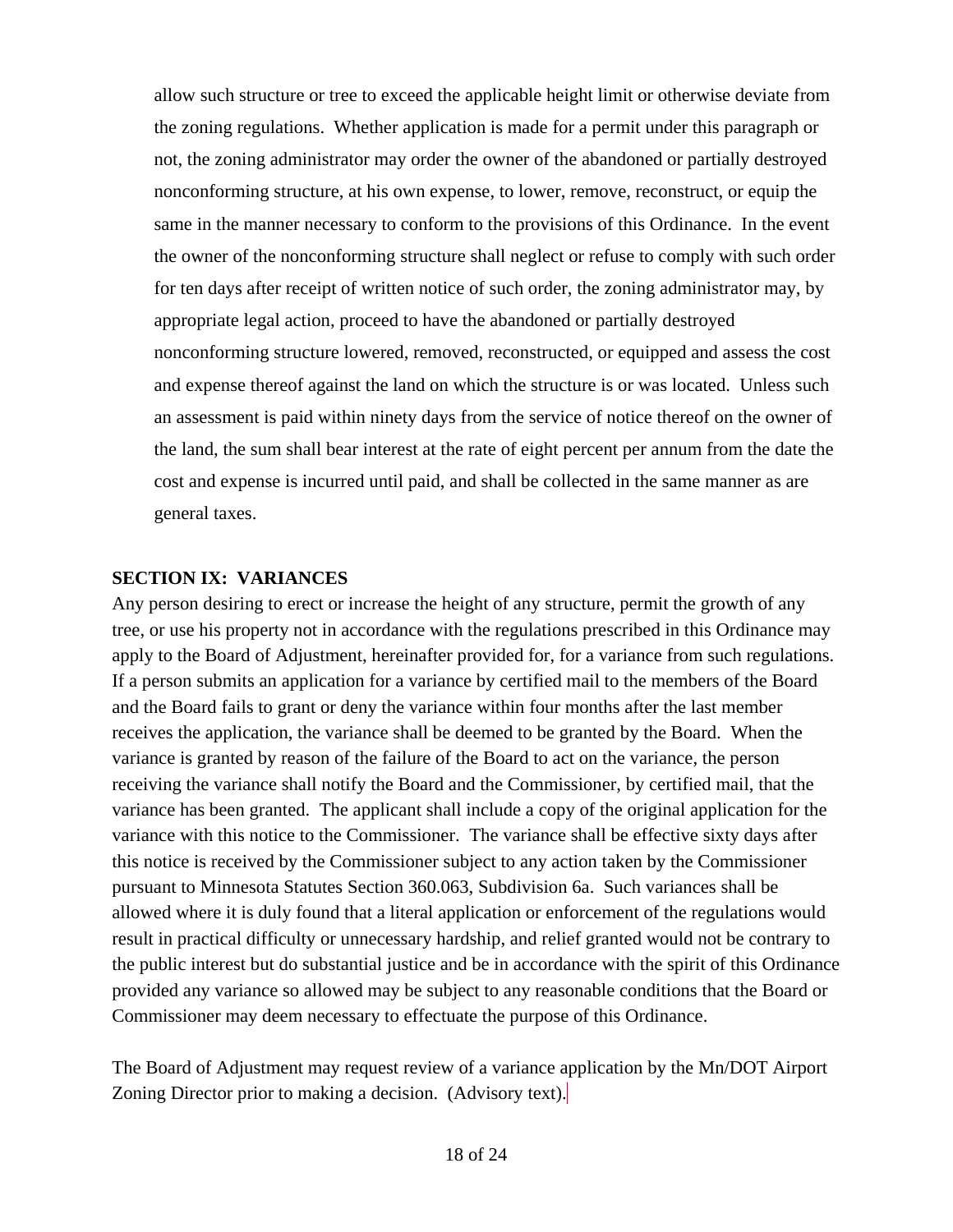## <span id="page-19-0"></span>**SECTION X: HAZARD MARKING AND LIGHTING**

- A. NONCONFORMING USES: The owner of any nonconforming structure or tree is hereby required to permit the installation, operation, and maintenance thereon of such markers and lights as shall be deemed necessary by the zoning administrator, to indicate to the operators of aircraft in the vicinity of the airport the presence of such airport hazards. Such markers and lights shall be installed, operated, and maintained at the expense of the (replace with the name of the airport owner).
- B. PERMITS AND VARIANCES: Any permit or variance deemed advisable to effectuate the purpose of this Ordinance and be reasonable in the circumstances, and granted by the zoning administrator or Board, shall require the owner of the structure or tree in question, at his own expense, to install, operate, and maintain thereon such markers and lights as may be necessary to indicate to pilots the presence of an airport hazard.

## <span id="page-19-1"></span>**SECTION XI: AIRPORT ZONING ADMINISTRATOR**

It shall be the duty of the  $\epsilon$  (replace with the title of the appropriate zoning official) to administer and enforce the regulations prescribed herein. Applications for permits and variances shall be made to the (replace with the title of the appropriate zoning official) upon a form furnished by them. Permit applications shall be promptly considered and granted or denied by them in accordance with the regulations prescribed herein. Variance applications shall be forthwith transmitted by the (replace with the title of the appropriate zoning official) for action by the Board, hereinafter provided for.

## <span id="page-19-2"></span>**SECTION XII: BOARD OF ADJUSTMENT**

A. ESTABLISHMENT: The Board of Adjustment shall consist of five members appointed by the <u>(replace with the name of the zoning board)</u> Joint Airport Zoning Board, and each shall serve for a term of three years and until his successor is duly appointed and qualified. Of the members first appointed, one shall be appointed for a term of one year, two for a term of two years, and two for a term for three years. Upon their appointment, the members shall select a chairperson to act at the pleasure of the Board. Members shall be removable by the Joint Airport Zoning Board for cause, upon written charges, after a public hearing.

Or

- A. ESTABLISHMENT: The (replace with the name of an existing Board of Adjustment) shall serve as the Board of Adjustment for the (replace with airport name) Airport Zoning Ordinance.
- B. POWERS: The Board of Adjustment shall have and exercise the following powers:
	- 1. Hear and decide appeals from any order, requirement, decision, or determination made by the administrator in the enforcement of this Ordinance.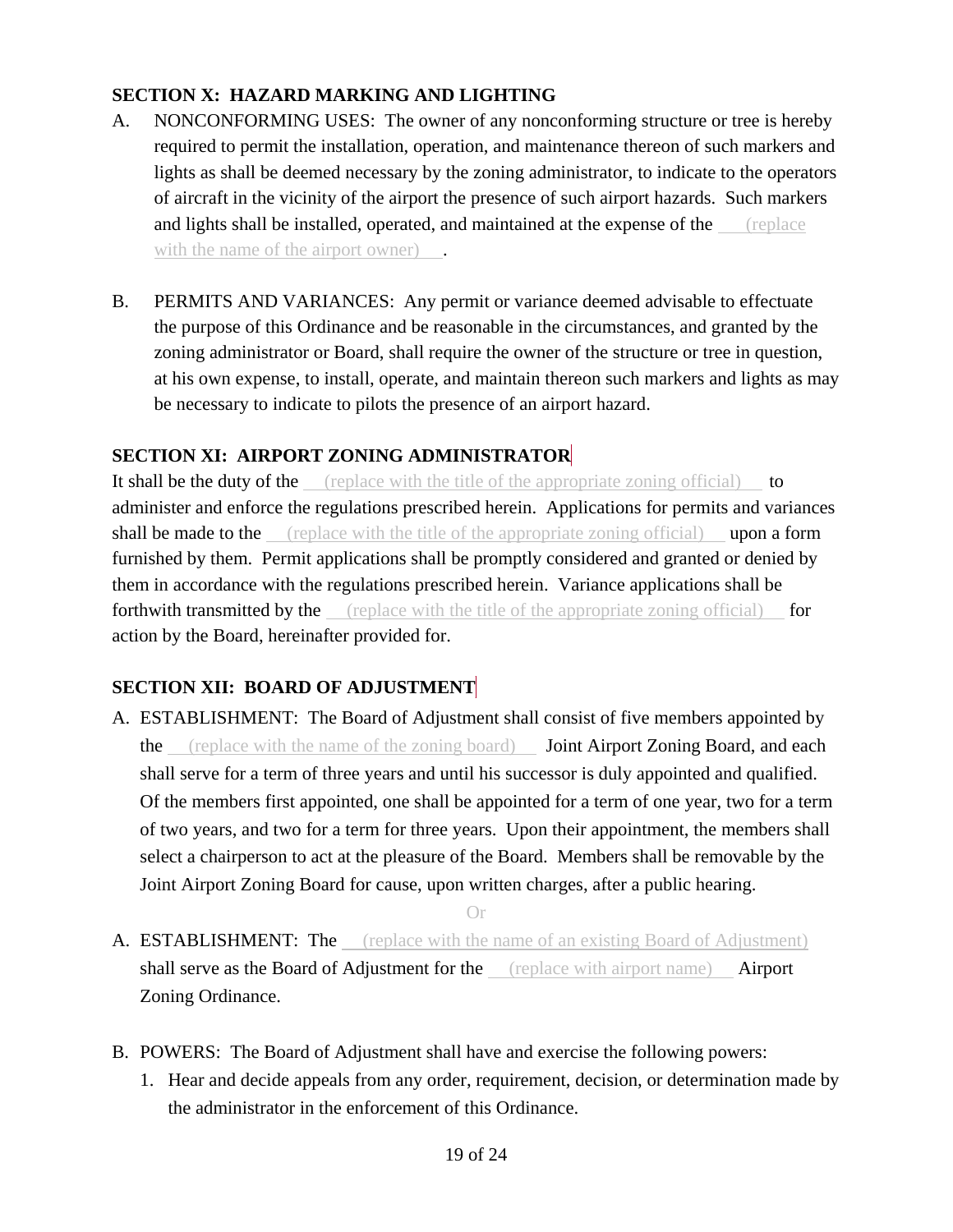- 2. Hear and decide special exceptions to the terms of this Ordinance upon which such Board of Adjustment under such regulations may be required to pass.
- 3. Hear and decide specific variances.

## C. PROCEDURES:

- 1. The Board of Adjustment shall adopt rules for its governance and procedure in harmony with the provisions of this Ordinance. Meetings of the Board of Adjustment shall be held at the call of the chairperson and at such other times as the Board of Adjustment may determine. The chairperson, or in his absence the acting chairperson, may administer oaths and compel the attendance of witnesses. All hearings of the Board of Adjustment shall be public. The Board of Adjustment shall keep minutes of its proceedings showing the vote of each member upon each question or, if absent or failing to vote, indicating such fact, and shall keep records of its examinations and other official actions, all of which shall immediately be filed in the office of the zoning administrator and shall be a public record.
- 2. The Board of Adjustment shall make written findings of facts and conclusions of law giving the facts upon which it acted and its legal conclusions from such facts in reversing, affirming, or modifying any order, requirement, decision, or determination which comes before it under the provisions of this ordinance.
- 3. The concurring vote of a majority of the members of the Board of Adjustment shall be sufficient to reverse any order, requirement, decision, or determination of the zoning administrator or to decide in favor of the applicant on any matter upon which it is required to pass under this Ordinance, or to effect any variation in this Ordinance.

## <span id="page-20-0"></span>**SECTION XIII: APPEALS**

- A. Any person aggrieved, or any taxpayer affected by any decision of the zoning administrator made in his administration of this Ordinance may appeal to the Board of Adjustment. Such appeals may also be made by any governing body of a municipality, county, or airport zoning board, which is of the opinion that a decision of the zoning administrator is an improper application of this Ordinance as it concerns such governing body or board.
- B. All appeals hereunder must be commenced within 30 days of the zoning administrator's decision, by filing with the zoning administrator a notice of appeal specifying the grounds thereof. The zoning administrator shall forthwith transmit to the Board of Adjustment all the papers constituting the record upon which the action appealed from was taken. In addition,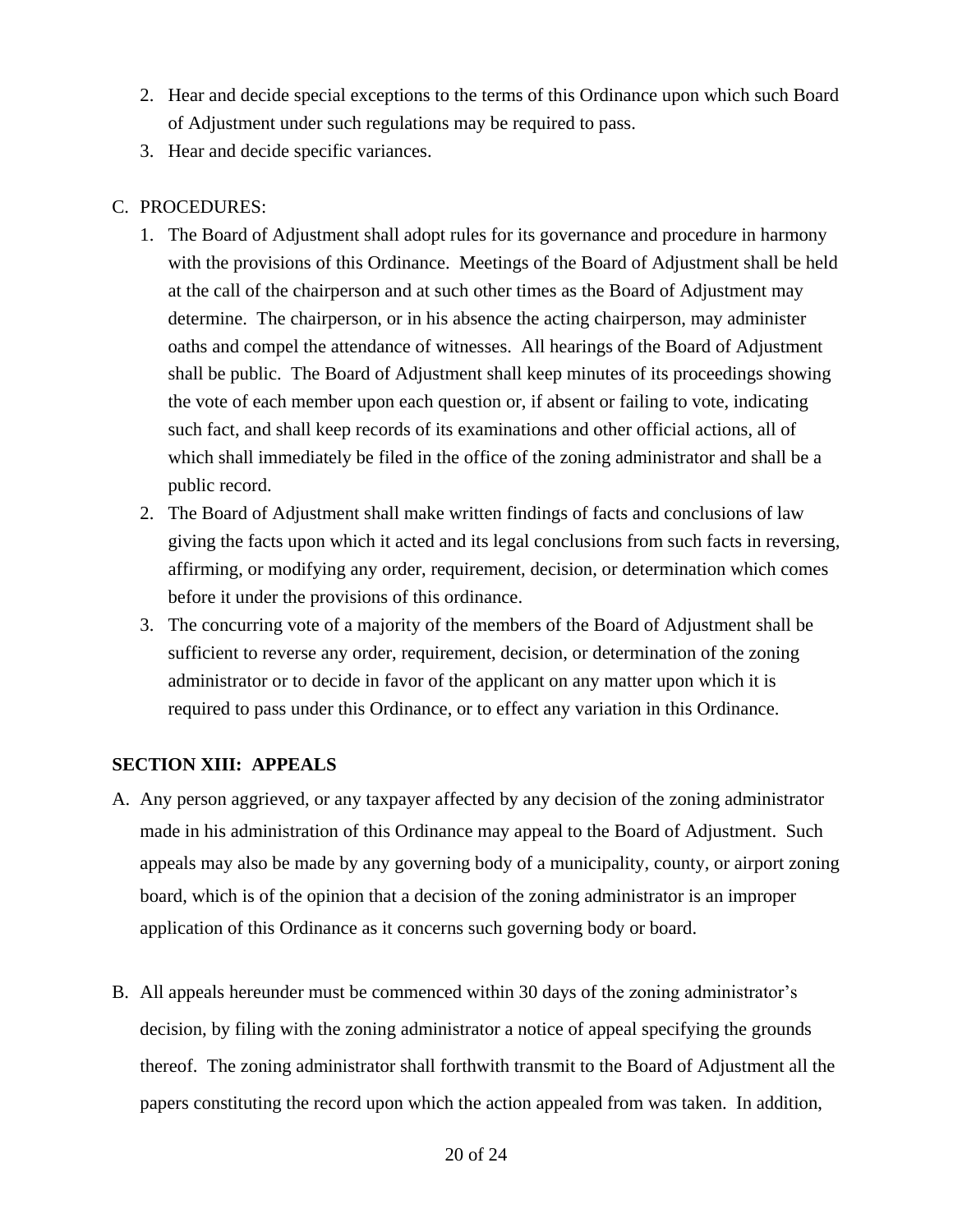any person aggrieved, or any taxpayer affected by any decisions of the zoning administrator made in his administration of this Ordinance who desires to appeal such decision shall submit an application for a variance, by certified mail, to the members of the Board of Adjustment in the manner set forth in Minnesota Statutes Section 360.068, Subdivision 2.

- C. An appeal shall stay all proceedings in furtherance of the action appealed from, unless the zoning administrator certifies to the Board of Adjustment after the notice of appeal has been filed with it, that by reason of the facts stated in the certificate a stay would, in his opinion, cause imminent peril to life or property. In such case, proceedings shall not be stayed except by order of the Board of Adjustment on notice to the zoning administrator and on due cause shown.
- D. The Board of Adjustment shall fix a reasonable time for hearing appeals, give public notice and due notice to the parties in interest, and decide the same within a reasonable time. Upon the hearing, any party may appear in person, by agent, or by attorney.
- E. The Board of Adjustment may, in conformity with the provisions of this ordinance, reverse or affirm, in whole or in part, or modify the order, requirement, decision or determination appealed from and may make such order, requirement, decision or determination, as may be appropriate under the circumstances, and to that end shall have all the powers of the zoning administrator.

#### <span id="page-21-0"></span>**SECTION XIV: JUDICIAL REVIEW**

Any person aggrieved, or taxpayer affected, by any decision of a board of adjustment, or of any action of the commissioner taken under section [360.063,](https://www.revisor.mn.gov/statutes/cite/360.063) subdivisions 6 or 6a, or any governing body of a municipality or county, or any joint airport zoning board, which believes that a decision of a board of adjustment or action of the commissioner is illegal may appeal in accordance with Minnesota Statutes Chapter 14.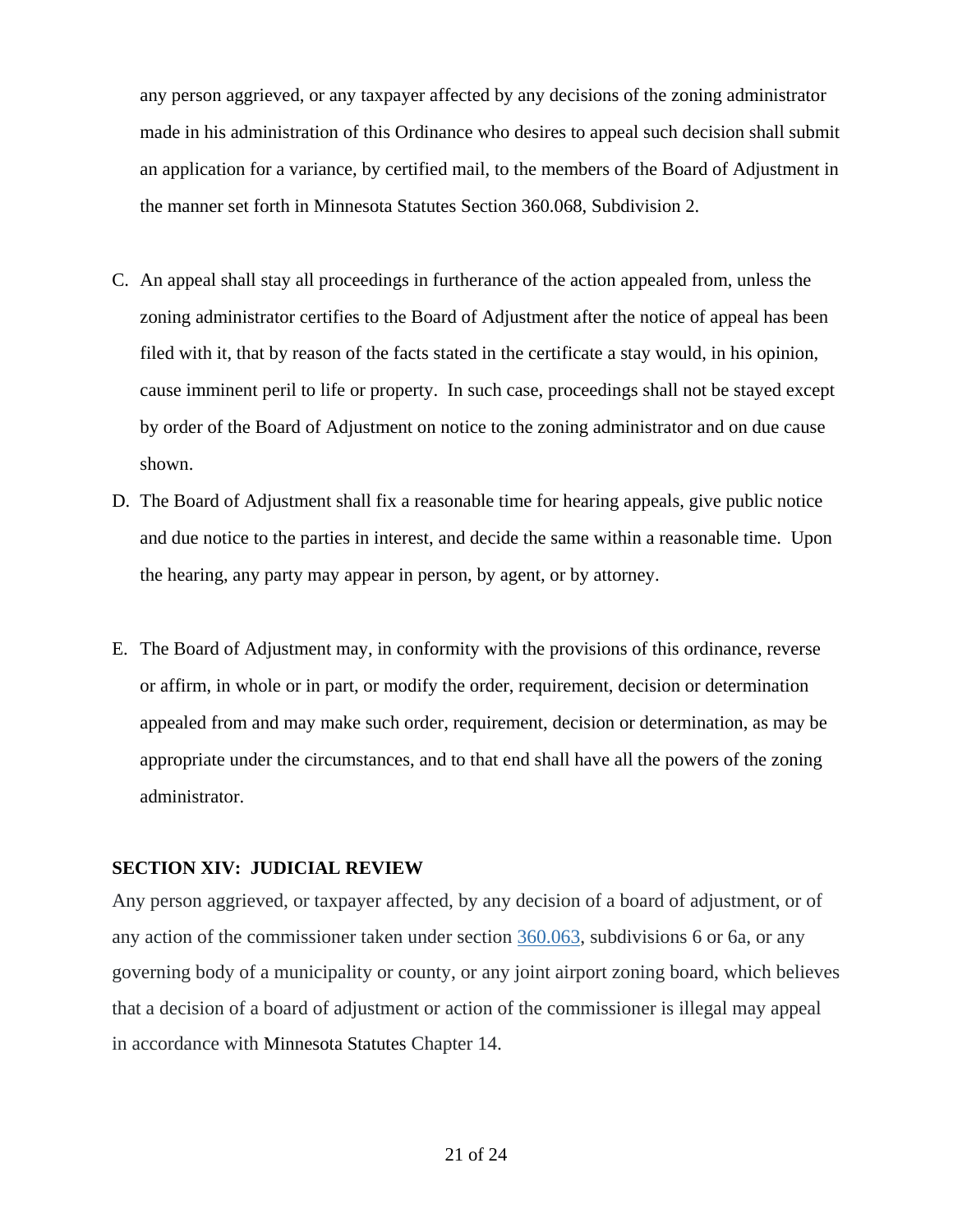#### <span id="page-22-0"></span>**SECTION XV: PENALTIES**

Every person who shall construct, establish, substantially change, alter or repair any existing structure or use, or permit the growth of any tree without having complied with the provision of this Ordinance or who, having been granted a permit or variance under the provisions of this Ordinance, shall construct, establish, substantially change or substantially alter or repair any existing growth or structure or permit the growth of any tree, except as permitted by such permit or variance, shall be guilty of a misdemeanor and shall be punished by a fine of not more than \$1,000 or imprisonment for not more than 90 days or by both. Each day a violation continues to exist shall constitute a separate offense. The airport zoning administrator may enforce all provisions of this Ordinance through such proceedings for injunctive relief and other relief as may be proper under the laws of Minnesota Statutes Section 360.073 and other applicable law.

#### <span id="page-22-1"></span>**SECTION XVI: CONFLICTS**

Where there exists a conflict between any of the regulations or limitations prescribed in this Ordinance and any other regulations applicable to the same area, whether the conflict be with respect to the height of structures or trees, the use of land, or any other matter, the more stringent limitation or regulation shall govern and prevail.

#### <span id="page-22-2"></span>**SECTION XVII: SEVERABILITY**

- A. In any case in which the provision of this Ordinance, although generally reasonable, is held by a court to interfere with the use or enjoyment of a particular structure or parcel of land to such an extent, or to be so onerous in their application to such a structure or parcel of land, as to constitute a taking or deprivation of that property in violation of the constitution of this state or the constitution of the United States, such holding shall not affect the application of this Ordinance as to other structures and parcels of land, and to this end the provisions of this Ordinance are declared to be severable.
- B. Should any section or provision of this Ordinance be declared by the courts to be unconstitutional or invalid, such decision shall not affect the validity of the Ordinance as a whole or any part thereof other than the parts so declared to be unconstitutional or invalid.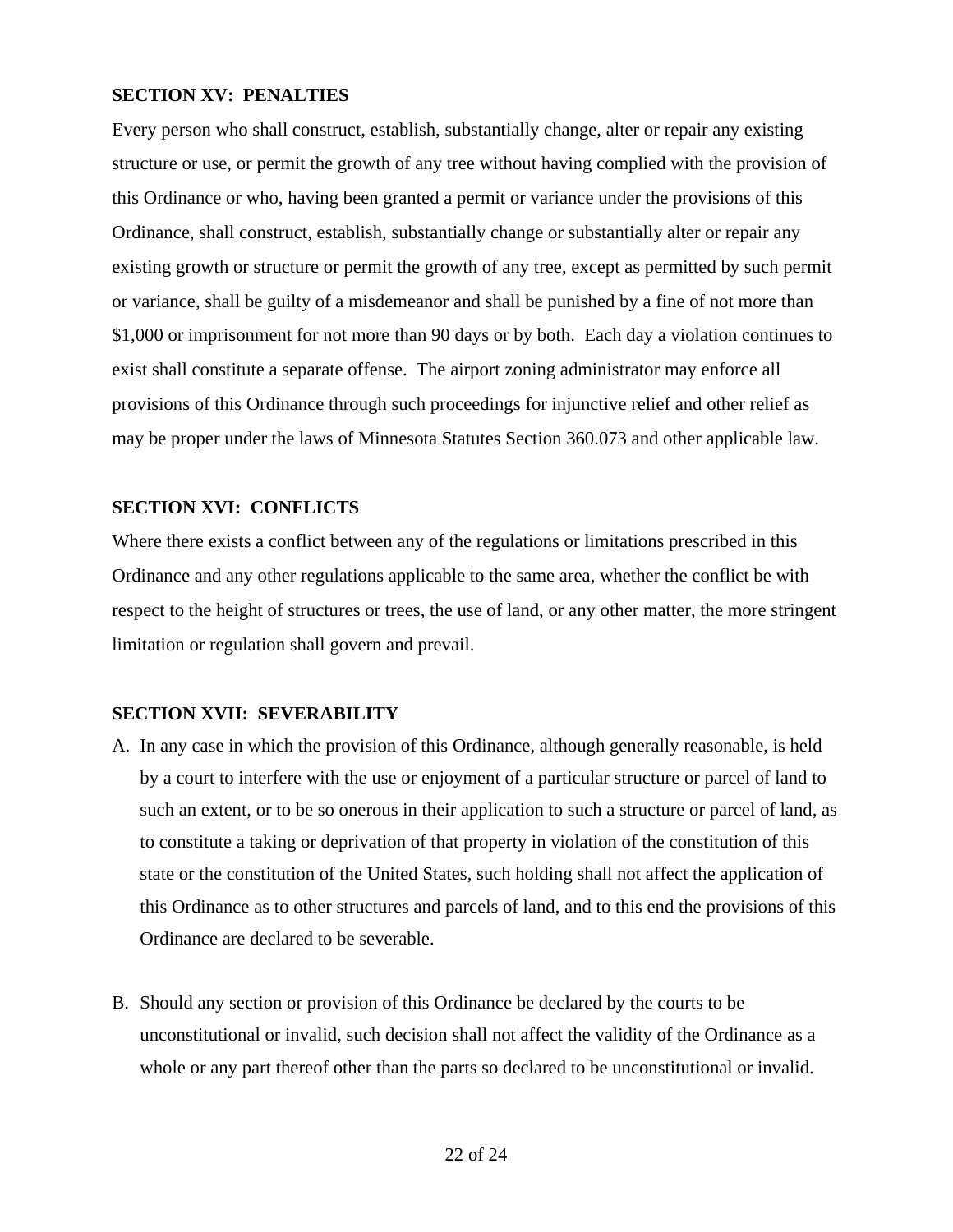## <span id="page-23-0"></span>**SECTION XVIII: EFFECTIVE DATE**

This ordinance shall take effect on the <u>(replace with a number)</u> day of (replace with the month)  $, 20$  (replace with the year).

Copies thereof shall be filed with the Commissioner through the Office of Aeronautics, State of Minnesota, and the Register of Deeds, (replace with a list of the appropriate filing locations) County(s), Minnesota.

Passed and adopted after public hearing by the <u>replace with the name of the zoning board</u>) Joint Airport Zoning Board this (replace with a number) day of (replace with the month) , 20 (replace with the year).

Chairperson

\_\_\_\_\_\_\_\_\_\_\_\_\_\_\_\_\_\_\_\_\_\_\_\_\_\_\_\_\_\_\_\_\_\_\_ Member

\_\_\_\_\_\_\_\_\_\_\_\_\_\_\_\_\_\_\_\_\_\_\_\_\_\_\_\_\_\_\_\_\_\_\_

\_\_\_\_\_\_\_\_\_\_\_\_\_\_\_\_\_\_\_\_\_\_\_\_\_\_\_\_\_\_\_\_\_\_\_

\_\_\_\_\_\_\_\_\_\_\_\_\_\_\_\_\_\_\_\_\_\_\_\_\_\_\_\_\_\_\_\_\_\_\_

\_\_\_\_\_\_\_\_\_\_\_\_\_\_\_\_\_\_\_\_\_\_\_\_\_\_\_\_\_\_\_\_\_\_\_

Member

Member

Member